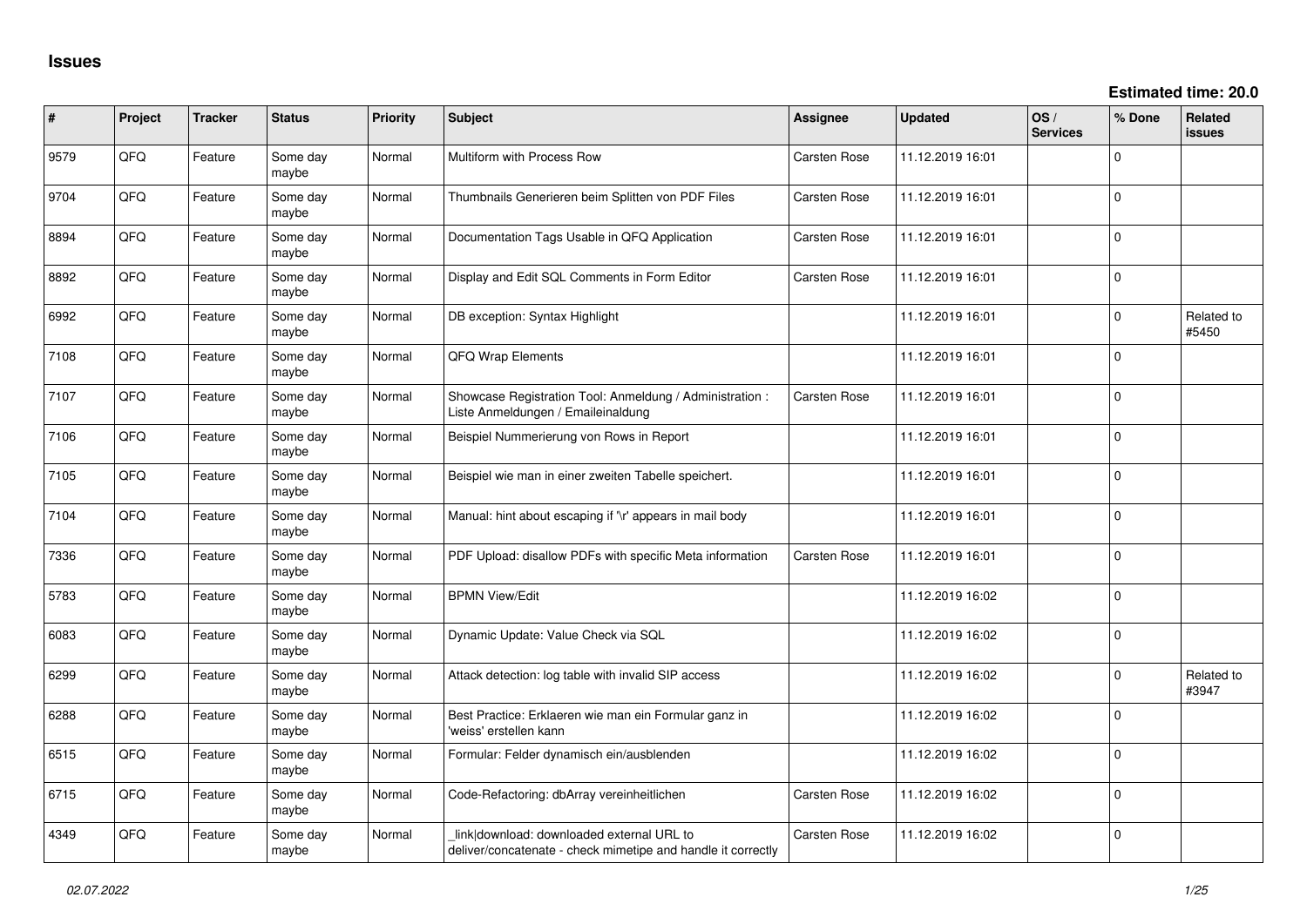| #    | Project | <b>Tracker</b> | <b>Status</b>     | <b>Priority</b> | <b>Subject</b>                                                                      | Assignee            | <b>Updated</b>   | OS/<br><b>Services</b> | % Done       | Related<br>issues                           |
|------|---------|----------------|-------------------|-----------------|-------------------------------------------------------------------------------------|---------------------|------------------|------------------------|--------------|---------------------------------------------|
| 4442 | QFQ     | Feature        | Some day<br>maybe | Normal          | Special Column Name: _link - new symbol G (Glyph) to<br>choose any available symbol |                     | 11.12.2019 16:02 |                        | $\mathbf{0}$ |                                             |
| 4440 | QFQ     | Feature        | Some day<br>maybe | Normal          | Manual.rst: explain how to. expand PHP Session to 4h                                |                     | 11.12.2019 16:02 |                        | $\mathbf 0$  |                                             |
| 4420 | QFQ     | Feature        | Some day<br>maybe | Normal          | Client: Local Storage - store the changes of a form, local in<br>the browser.       | Benjamin Baer       | 11.12.2019 16:02 |                        | $\mathbf 0$  |                                             |
| 4444 | QFQ     | Feature        | Some day<br>maybe | Normal          | FE.type=upload: detect mime type                                                    |                     | 11.12.2019 16:02 |                        | $\mathbf 0$  | Related to<br>#4303                         |
| 4839 | QFQ     | Feature        | Some day<br>maybe | Normal          | qfq-handle in <head> Abschnitt</head>                                               | <b>Carsten Rose</b> | 11.12.2019 16:02 |                        | $\mathbf{0}$ |                                             |
| 4974 | QFQ     | Feature        | Some day<br>maybe | Normal          | Long polling - inform all listening clients of changes                              |                     | 11.12.2019 16:02 |                        | $\mathbf{0}$ |                                             |
| 4956 | QFQ     | Feature        | Some day<br>maybe | Normal          | Sendmail: Benutzerdefinierte Headers                                                | <b>Carsten Rose</b> | 11.12.2019 16:02 |                        | $\mathbf{0}$ |                                             |
| 5160 | QFQ     | Feature        | Some day<br>maybe | Normal          | QFQ collaborative / together.js, ShareJS, y-js, collaborative,                      |                     | 11.12.2019 16:02 |                        | $\mathbf 0$  |                                             |
| 5129 | QFQ     | Feature        | Some day<br>maybe | Normal          | Reports: SQL fuer x Achse und y Achse                                               |                     | 11.12.2019 16:02 |                        | 0            |                                             |
| 3291 | QFQ     | Feature        | Some day<br>maybe | Normal          | AutoCron websiteToken                                                               | <b>Carsten Rose</b> | 11.12.2019 16:02 |                        | $\mathbf 0$  | Related to<br>#4250                         |
| 3285 | QFQ     | Feature        | Some day<br>maybe | Normal          | Zeichenlimit pro Feld: textarea / editor                                            | <b>Carsten Rose</b> | 11.12.2019 16:02 |                        | $\mathbf 0$  |                                             |
| 3273 | QFQ     | Feature        | Some day<br>maybe | Low             | Dirty Flag in Form                                                                  | <b>Carsten Rose</b> | 11.12.2019 16:02 |                        | $\mathbf 0$  |                                             |
| 3385 | QFQ     | Feature        | Some day<br>maybe | Normal          | templateGroup: insert/update/delete non primary records                             | <b>Carsten Rose</b> | 11.12.2019 16:02 |                        | $\mathbf{0}$ |                                             |
| 3350 | QFQ     | Feature        | Some day<br>maybe | Normal          | FormEditor: Hilfetext hinter 'checktype'                                            | Carsten Rose        | 11.12.2019 16:02 |                        | $\mathbf{0}$ |                                             |
| 3332 | QFQ     | Feature        | Some day<br>maybe | Normal          | Uploads: Thumbnails, Details zum hochgeladenen File                                 | <b>Carsten Rose</b> | 11.12.2019 16:02 |                        | $\Omega$     | Related to<br>#3264,<br>Related to<br>#5333 |
| 3331 | QFQ     | Feature        | Some day<br>maybe | Normal          | Default Tooltip fuer _page? Links: mit Form und Record ID                           | <b>Carsten Rose</b> | 11.12.2019 16:02 |                        | $\Omega$     |                                             |
| 3495 | QFQ     | Feature        | Some day<br>maybe | Normal          | Predifined Parameter werden nicht in '+' (add new record)<br>SIP gerendert.         |                     | 11.12.2019 16:02 |                        | $\mathbf 0$  |                                             |
| 3458 | QFQ     | Feature        | Some day<br>maybe | Normal          | Display 'Edit Form Element'-Checkbox on form: should<br>depend on FE Group          | Carsten Rose        | 11.12.2019 16:02 |                        | $\mathbf 0$  | Related to<br>#3447                         |
| 3457 | QFQ     | Feature        | Some day<br>maybe | Normal          | LDAP: concat multi values to one single entry                                       | Carsten Rose        | 11.12.2019 16:02 |                        | 0            |                                             |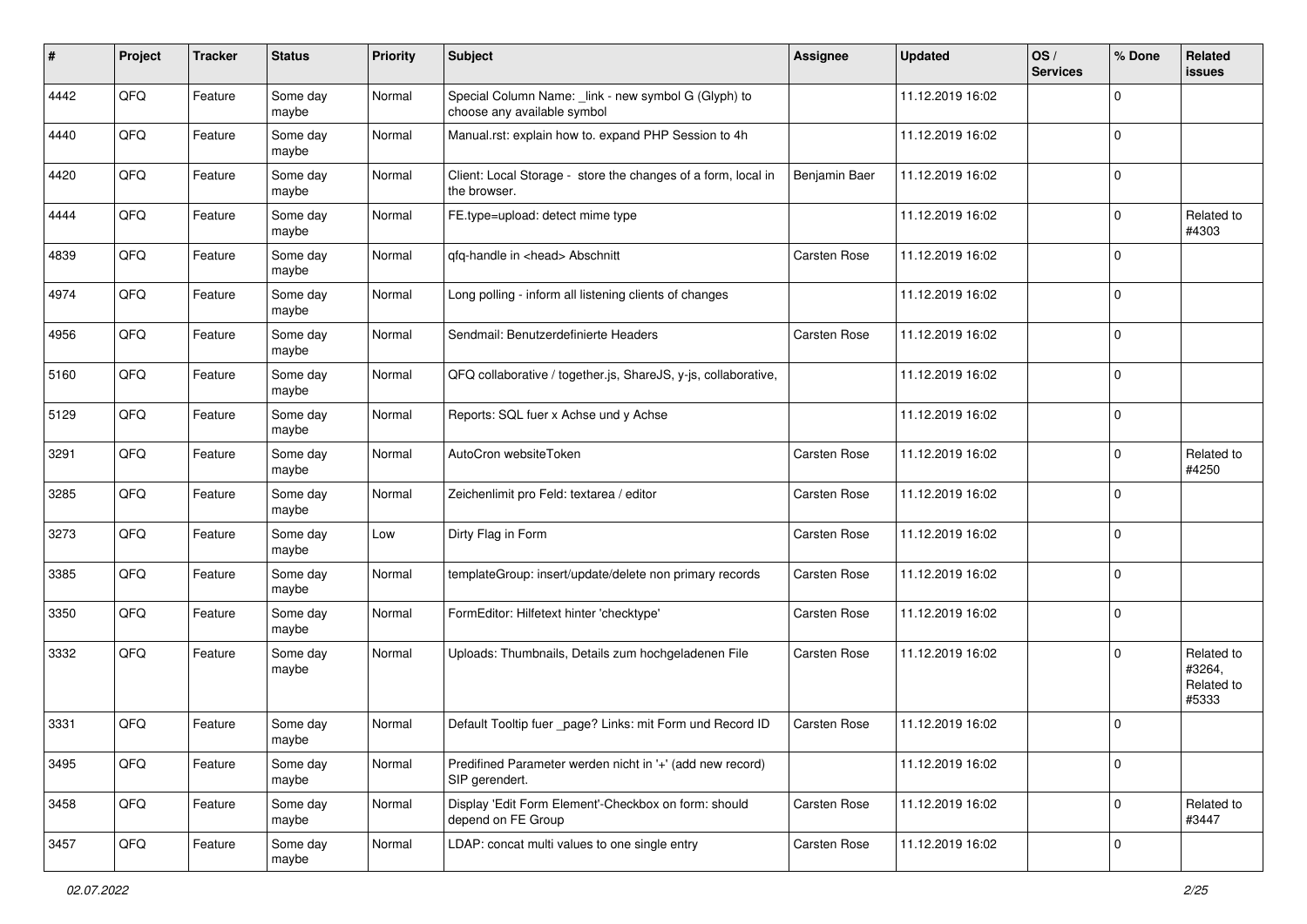| #    | Project | <b>Tracker</b> | <b>Status</b>     | <b>Priority</b> | <b>Subject</b>                                                                                                                                           | <b>Assignee</b>     | <b>Updated</b>   | OS/<br><b>Services</b> | % Done       | Related<br>issues                           |
|------|---------|----------------|-------------------|-----------------|----------------------------------------------------------------------------------------------------------------------------------------------------------|---------------------|------------------|------------------------|--------------|---------------------------------------------|
| 3415 | QFQ     | Feature        | Some day<br>maybe | Normal          | FE Login Box Templatefile                                                                                                                                | Benjamin Baer       | 11.12.2019 16:02 |                        | $\Omega$     |                                             |
| 3567 | QFQ     | Feature        | Some day<br>maybe | Low             | 'Save', 'Close', 'New' als FormElement                                                                                                                   |                     | 11.12.2019 16:02 |                        | $\mathbf{0}$ |                                             |
| 3537 | QFQ     | Feature        | Some day<br>maybe | Low             | SHOW COLUMNS FROM tableName - Extend '{{!'<br>definition                                                                                                 | <b>Carsten Rose</b> | 11.12.2019 16:02 |                        | $\mathbf{0}$ |                                             |
| 3617 | QFQ     | Feature        | Some day<br>maybe | Normal          | Load javascripts at bottom                                                                                                                               |                     | 11.12.2019 16:02 |                        | $\mathbf{0}$ |                                             |
| 3708 | QFQ     | Feature        | Some day<br>maybe | Normal          | Form: input - 'specialchars', 'none'  gewisse tags erlauben,<br>andere verbieten                                                                         | Carsten Rose        | 11.12.2019 16:02 |                        | $\mathbf{0}$ | Related to<br>#14320                        |
| 3692 | QFQ     | Feature        | Some day<br>maybe | Normal          | QFQ Webseite                                                                                                                                             | Benjamin Baer       | 11.12.2019 16:02 |                        | $\mathbf{0}$ | Related to<br>#5033                         |
| 3677 | QFQ     | Feature        | Some day<br>maybe | Normal          | wkhtmltopdf: FE User access prohibited, if client IP changes<br>\$TYPO3_CONF_VARS[FE][lockIP]                                                            | Carsten Rose        | 11.12.2019 16:02 |                        | $\mathbf{0}$ |                                             |
| 3666 | QFQ     | Feature        | Some day<br>maybe | Normal          | a) Performance Messung: mysql_real_escape_string() im<br>Vergleich zu str_replace(), b) doppeltes Aufrufen von<br>mysql_real_escape_string()             | <b>Carsten Rose</b> | 11.12.2019 16:02 |                        | $\mathbf 0$  |                                             |
| 3646 | QFQ     | Feature        | Some day<br>maybe | Normal          | Moeglichkeit HTML Tags in Reports auszugeben (zu<br>enkodieren: htmlspecialchars)                                                                        |                     | 11.12.2019 16:02 |                        | $\mathbf{0}$ | Related to<br>#14320                        |
| 3879 | QFQ     | Feature        | Some day<br>maybe | Normal          | Form 'FormElement': Beim Feld 'name' rechts in der Notiz<br>einen Link einblenden - a) aktuelle Definition anzeigen, b)<br>Spalte in der Tabelle anlegen |                     | 11.12.2019 16:03 |                        | l 0          |                                             |
| 3878 | QFQ     | Feature        | Some day<br>maybe | Normal          | Form 'FormElement': Spalte 'name' typeAhead mit<br>Spaltennamen der Primarytable.                                                                        |                     | 11.12.2019 16:03 |                        | l 0          |                                             |
| 3877 | QFQ     | Feature        | Some day<br>maybe | Normal          | FormEditor: die Felder die aktuell nicht gebraucht werden<br>nur auf readonly/disabled setzen (nicht ausblenden > das<br>irritiert.                      | <b>Carsten Rose</b> | 11.12.2019 16:03 |                        | $\Omega$     |                                             |
| 3941 | QFQ     | Feature        | Some day<br>maybe | Normal          | sqlAfter: es sollten mehrere moeglich sein                                                                                                               | <b>Carsten Rose</b> | 11.12.2019 16:03 |                        | $\mathbf{0}$ | Related to<br>#3942                         |
| 3905 | QFQ     | Feature        | Some day<br>maybe | Normal          | Documentation: Best Practice anhand eines Online<br>Bewerbungstools                                                                                      | <b>Carsten Rose</b> | 11.12.2019 16:03 |                        | $\Omega$     |                                             |
| 3900 | QFQ     | Feature        | Some day<br>maybe | Normal          | Extend documentation of 'Copy / Paste'                                                                                                                   | <b>Carsten Rose</b> | 11.12.2019 16:03 |                        | $\mathbf{0}$ | Related to<br>#3899                         |
| 3991 | QFQ     | Feature        | Some day<br>maybe | Normal          | report: Columnname '_skipWrap' skips 'fbeg', 'fend'                                                                                                      | Carsten Rose        | 11.12.2019 16:03 |                        | 0            |                                             |
| 3947 | QFQ     | Feature        | Some day<br>maybe | Normal          | Attack detectect: logout current user                                                                                                                    | Carsten Rose        | 11.12.2019 16:03 |                        | $\mathbf{0}$ | Related to<br>#5458,<br>Related to<br>#6299 |
| 3942 | QFQ     | Feature        | Some day<br>maybe | Normal          | Action Elemente: neu generierte IDs via FE weitergeben                                                                                                   | Carsten Rose        | 11.12.2019 16:03 |                        | 0            | Related to<br>#3941                         |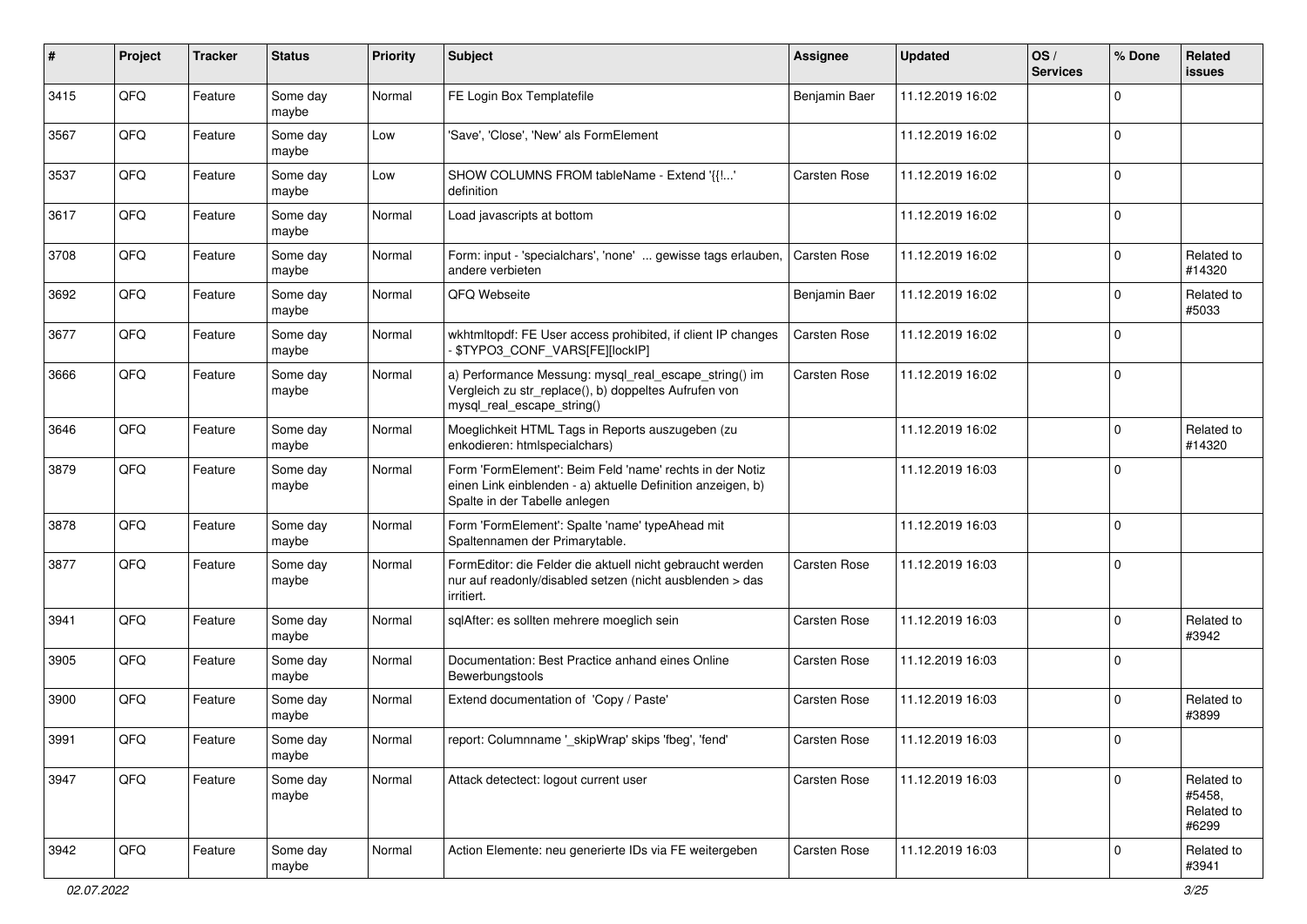| #    | Project | <b>Tracker</b> | <b>Status</b>     | <b>Priority</b> | <b>Subject</b>                                                                                                     | <b>Assignee</b>     | <b>Updated</b>   | OS/<br><b>Services</b> | % Done       | Related<br><b>issues</b>                    |
|------|---------|----------------|-------------------|-----------------|--------------------------------------------------------------------------------------------------------------------|---------------------|------------------|------------------------|--------------|---------------------------------------------|
| 4027 | QFQ     | Feature        | Some day<br>maybe | Normal          | Missing: orange 'check' / 'bullet'                                                                                 |                     | 11.12.2019 16:03 |                        | $\Omega$     |                                             |
| 4026 | QFQ     | Feature        | Some day<br>maybe | Normal          | sqlLog.sql: log number of FE.id                                                                                    | <b>Carsten Rose</b> | 11.12.2019 16:03 |                        | $\Omega$     | Related to<br>#5458                         |
| 4197 | QFQ     | Feature        | Some day<br>maybe | Normal          | Unit Test fuer JSON Stream von QuickFormQuery.php ><br>doForm()                                                    | <b>Carsten Rose</b> | 11.12.2019 16:03 |                        | $\Omega$     |                                             |
| 4259 | QFQ     | Feature        | Some day<br>maybe | Normal          | Instant trigger a cron job                                                                                         | <b>Carsten Rose</b> | 11.12.2019 16:03 |                        | $\mathbf 0$  |                                             |
| 1510 | QFQ     | Feature        | Some day<br>maybe | Normal          | jquery von google laden, falls das nicht geht lokal                                                                |                     | 11.12.2019 16:03 |                        | $\mathbf{0}$ |                                             |
| 1253 | QFQ     | Feature        | Some day<br>maybe | Normal          | QF: Colorpicker                                                                                                    |                     | 11.12.2019 16:03 |                        | $\Omega$     |                                             |
| 1251 | QFQ     | Feature        | Some day<br>maybe | Normal          | OF: Combo                                                                                                          |                     | 11.12.2019 16:03 |                        | $\Omega$     |                                             |
| 1946 | QFQ     | Feature        | Some day<br>maybe | Normal          | Kontrolle ob der ReadOnly Modus bei den<br>Formularelementen korrekt implementiert ist                             | <b>Carsten Rose</b> | 11.12.2019 16:03 |                        | $\Omega$     |                                             |
| 1635 | QFQ     | Feature        | Some day<br>maybe | Normal          | QFQ Extension content record: weitere Optionen einblenden.                                                         | <b>Carsten Rose</b> | 11.12.2019 16:03 |                        | $\Omega$     |                                             |
| 2084 | QFQ     | Feature        | Some day<br>maybe | Normal          | Mailto mit encryption: Subrecord                                                                                   | <b>Carsten Rose</b> | 11.12.2019 16:03 |                        | $\Omega$     | Related to<br>#2082                         |
| 2995 | QFQ     | Feature        | Some day<br>maybe | Normal          | Dropdown JQuery Plugin: 'chosen' - Moeglichkeit um Select<br>Listen mehr Funktion zu geben. Kein Bootstrap noetig. | <b>Carsten Rose</b> | 11.12.2019 16:03 |                        | $\Omega$     |                                             |
| 2950 | QFQ     | Feature        | Some day<br>maybe | Normal          | Inhalt QFQ Records als File                                                                                        |                     | 11.12.2019 16:03 |                        | $\Omega$     |                                             |
| 3216 | QFQ     | Feature        | Some day<br>maybe | Normal          | dynamic update für checkbox label2                                                                                 | <b>Carsten Rose</b> | 11.12.2019 16:03 |                        | $\Omega$     | Related to<br>#2081                         |
| 3267 | QFQ     | Feature        | Some day<br>maybe | Normal          | 2 Forms auf einer Seite: real + Read only                                                                          | <b>Carsten Rose</b> | 11.12.2019 16:03 |                        | $\Omega$     |                                             |
| 4023 | QFQ     | Feature        | New               | Normal          | prepared statements - FE action: salveld, sgllnsert,<br>sqlUpdate, sqlDelete, sqlBefore, sqlAfter                  | <b>Carsten Rose</b> | 11.12.2019 16:15 |                        | $\Omega$     |                                             |
| 2361 | QFQ     | Feature        | New               | Normal          | Logging wer/wann/wo welches Formular aufgerufen hat                                                                | <b>Carsten Rose</b> | 11.12.2019 16:15 |                        | $\Omega$     | Related to<br>#4432.<br>Related to<br>#7480 |
| 7480 | QFQ     | Feature        | New               | Normal          | Record History (Undo / Redo)                                                                                       | <b>Carsten Rose</b> | 11.12.2019 16:16 |                        | $\mathbf 0$  | Related to<br>#2361                         |
| 6602 | QFQ     | Feature        | New               | Normal          | Formlet: in Report auf Mausklick ein mini-form oeffnen                                                             | Carsten Rose        | 11.12.2019 16:16 |                        | $\mathbf 0$  |                                             |
| 8702 | QFQ     | Feature        | <b>New</b>        | Normal          | Load Record which is locked: missing user info                                                                     | <b>Carsten Rose</b> | 11.12.2019 16:16 |                        | $\Omega$     | Related to<br>#9789                         |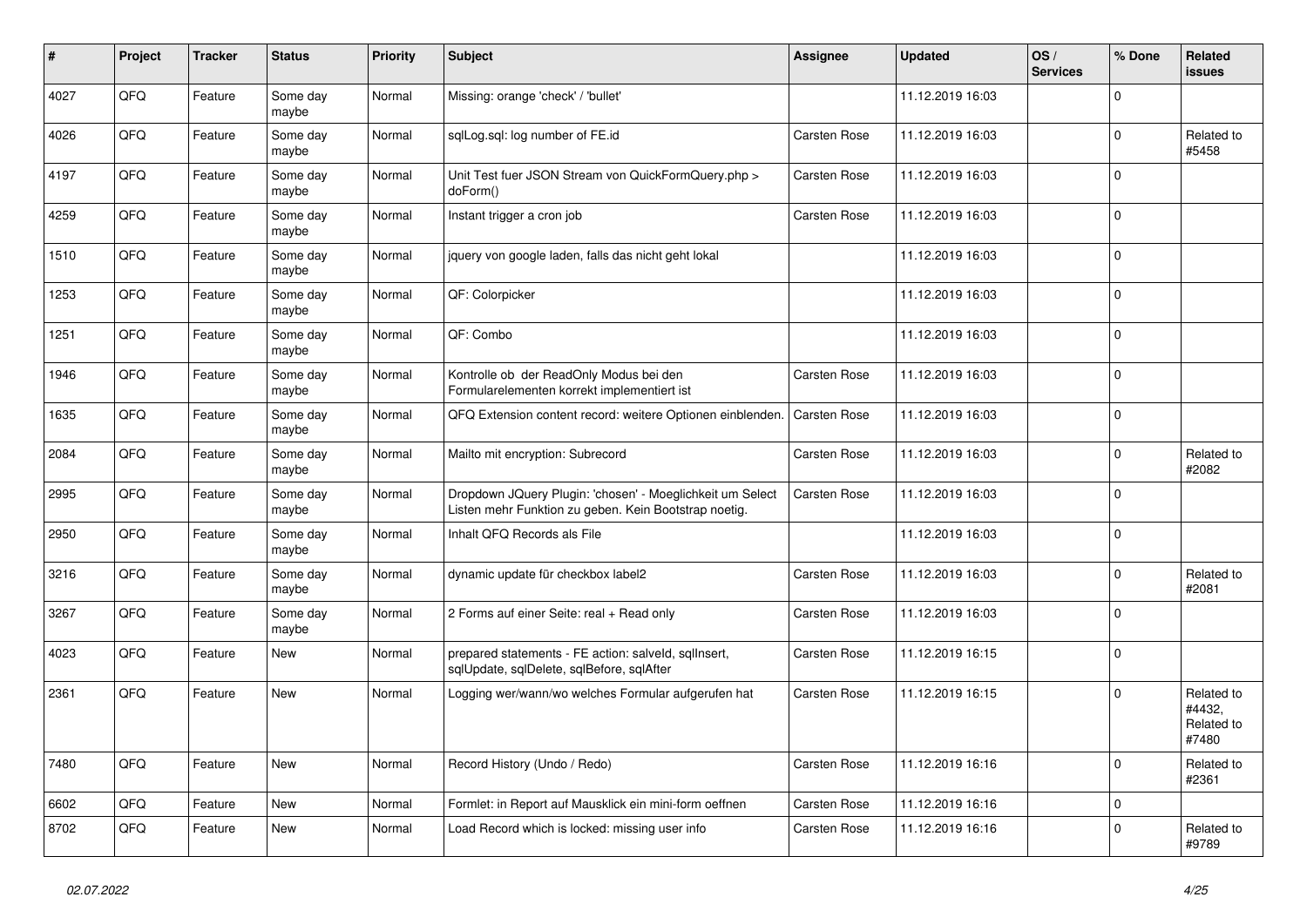| ∥#    | Project | <b>Tracker</b> | <b>Status</b>     | Priority | <b>Subject</b>                                                                                                                        | Assignee            | <b>Updated</b>   | OS/<br><b>Services</b> | % Done      | Related<br><b>issues</b> |
|-------|---------|----------------|-------------------|----------|---------------------------------------------------------------------------------------------------------------------------------------|---------------------|------------------|------------------------|-------------|--------------------------|
| 9777  | QFQ     | Feature        | <b>New</b>        | Normal   | Logging QFQ Variables                                                                                                                 | <b>Carsten Rose</b> | 16.12.2019 17:17 |                        | $\mathbf 0$ |                          |
| 9853  | QFQ     | Feature        | New               | Normal   | Check das SQL / QFQ / Mail Logfile geschrieben wird                                                                                   |                     | 09.01.2020 11:15 |                        | $\Omega$    |                          |
| 9927  | QFQ     | Feature        | <b>New</b>        | Normal   | QFQ Update: a) Update nur machen wenn BE User<br>eingeloggt ist., b) Bei Fehler genaue Meldung welcher<br>Updateschritt Probleme hat. | Carsten Rose        | 22.01.2020 12:59 |                        | $\Omega$    |                          |
| 7660  | QFQ     | Feature        | New               | Normal   | IMAP: import mails to DB, move / delete mails                                                                                         | <b>Carsten Rose</b> | 01.02.2020 09:52 |                        | $\Omega$    |                          |
| 5782  | QFQ     | Feature        | <b>New</b>        | Normal   | NextCloud API                                                                                                                         | Carsten Rose        | 01.02.2020 10:02 |                        | $\Omega$    |                          |
| 7920  | QFQ     | Feature        | New               | Normal   | FE: Syntax Highlight, Zeinlenumbruch                                                                                                  | Carsten Rose        | 01.02.2020 10:03 |                        | $\Omega$    |                          |
| 5942  | QFQ     | Feature        | Priorize          | Normal   | 'L' and 'type': append to links, generate via ' link' by using 'u:'                                                                   | <b>Carsten Rose</b> | 01.02.2020 10:13 |                        | $\Omega$    |                          |
| 7522  | QFQ     | Feature        | Priorize          | Normal   | Inserting default index.html to folder (Avoid Apache Indexing)                                                                        | Carsten Rose        | 01.02.2020 10:13 |                        | $\Omega$    |                          |
| 7290  | QFQ     | Feature        | Priorize          | Normal   | FormEditor: title as textarea if LEN(title)>60                                                                                        | Carsten Rose        | 01.02.2020 10:13 |                        | $\Omega$    | Blocked by<br>#7682      |
| 7217  | QFQ     | Feature        | Priorize          | Normal   | Download: notice User if $\degree$ sip=? is missing                                                                                   | <b>Carsten Rose</b> | 01.02.2020 10:13 |                        | $\mathbf 0$ |                          |
| 6998  | QFQ     | Feature        | Priorize          | Normal   | Form: with debug=on show column information as tooltip of<br>column label                                                             | Carsten Rose        | 01.02.2020 10:13 |                        | $\Omega$    |                          |
| 8585  | QFQ     | Feature        | Priorize          | Normal   | Enhance Error message for 'unknown form'                                                                                              | <b>Carsten Rose</b> | 01.02.2020 10:13 |                        | $\Omega$    |                          |
| 8584  | QFQ     | Feature        | Priorize          | Normal   | FE 'Action' - never assign to Container (except Template)<br>Group)                                                                   | Carsten Rose        | 01.02.2020 10:13 |                        | $\Omega$    |                          |
| 8034  | QFQ     | Feature        | Priorize          | Normal   | FormElement 'data': 22.22.2222 should not be accepted                                                                                 | <b>Carsten Rose</b> | 01.02.2020 10:13 |                        | $\mathbf 0$ |                          |
| 7630  | QFQ     | Feature        | Priorize          | Normal   | detailed error message for simple upload                                                                                              | Carsten Rose        | 01.02.2020 10:13 |                        | $\Omega$    |                          |
| 9900  | QFQ     | Feature        | Priorize          | Normal   | Generic API Call: tt-content record >> JSON                                                                                           | Carsten Rose        | 01.02.2020 10:13 |                        | $\Omega$    |                          |
| 9983  | QFQ     | Feature        | New               | Normal   | Report Notation: new keyword 'range'                                                                                                  | <b>Carsten Rose</b> | 01.02.2020 15:55 |                        | $\mathbf 0$ |                          |
| 10014 | QFQ     | Feature        | New               | Normal   | Manual.rst: describe behaviour and process order of<br>fillStoreVar, slaveId, sqlBefore,                                              | Carsten Rose        | 01.02.2020 22:31 |                        | $\mathbf 0$ |                          |
| 9928  | QFQ     | Feature        | Priorize          | Normal   | SpecialColumnName: a) Deprecated: ' AS "_+tag "', b)<br>New: ' AS "_ <tag1><tag2>"</tag2></tag1>                                      | Carsten Rose        | 01.02.2020 23:17 |                        | $\Omega$    | Related to<br>#9929      |
| 8277  | QFQ     | Feature        | Priorize          | Normal   | fe.parameter.default=                                                                                                                 | Carsten Rose        | 01.02.2020 23:17 |                        | $\Omega$    | Related to<br>#8113      |
| 9968  | QFQ     | Feature        | Priorize          | Normal   | Tooltip in Links for Developer                                                                                                        | <b>Carsten Rose</b> | 01.02.2020 23:17 |                        | $\Omega$    |                          |
| 5389  | QFQ     | Feature        | Some day<br>maybe | Normal   | QFQ Design: Multline label / note                                                                                                     | Benjamin Baer       | 01.02.2020 23:19 |                        | $\Omega$    |                          |
| 5132  | QFQ     | Feature        | Some day<br>maybe | Normal   | Error Message sendmail missing attachment: more details                                                                               | Carsten Rose        | 01.02.2020 23:19 |                        | $\mathbf 0$ |                          |
| 4872  | QFQ     | Feature        | Some day<br>maybe | Normal   | Fields of Typo3 page available in STORE_TYPO3                                                                                         | Carsten Rose        | 01.02.2020 23:19 |                        | $\Omega$    |                          |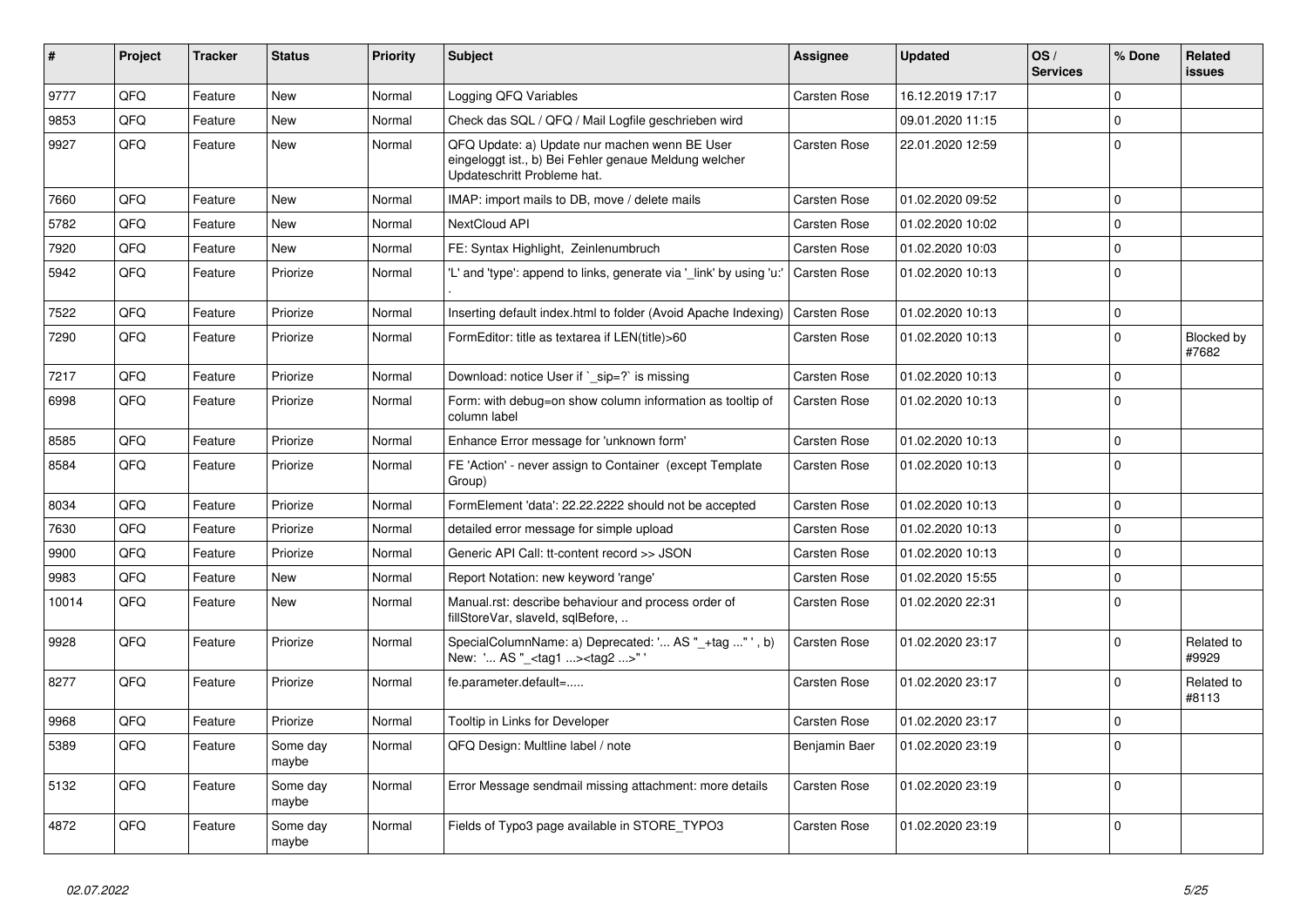| $\sharp$ | Project | <b>Tracker</b> | <b>Status</b>     | <b>Priority</b> | <b>Subject</b>                                                                                                          | Assignee            | <b>Updated</b>   | OS/<br><b>Services</b> | % Done       | Related<br><b>issues</b>                    |
|----------|---------|----------------|-------------------|-----------------|-------------------------------------------------------------------------------------------------------------------------|---------------------|------------------|------------------------|--------------|---------------------------------------------|
| 4869     | QFQ     | Feature        | Some day<br>maybe | Normal          | Dynamic Update (show, hide, readonly?, required?) for<br><b>Template Group Elements</b>                                 | Carsten Rose        | 01.02.2020 23:19 |                        | $\Omega$     | Related to<br>#4865                         |
| 4606     | QFQ     | Feature        | Some day<br>maybe | Normal          | link: qualifier to render bootstrap button                                                                              | <b>Carsten Rose</b> | 01.02.2020 23:19 |                        | l 0          |                                             |
| 5852     | QFQ     | Feature        | Some day<br>maybe | Normal          | Logging: mail.log / sql.log - im FE anzeigen und via AJAX<br>aktualisieren                                              | <b>Carsten Rose</b> | 01.02.2020 23:19 |                        | $\Omega$     | Related to<br>#5885                         |
| 5805     | QFQ     | Feature        | Some day<br>maybe | Normal          | TypeAHead SQL value instead of key stored                                                                               |                     | 01.02.2020 23:19 |                        | $\mathbf 0$  | Related to<br>#5444                         |
| 5579     | QFQ     | Feature        | Some day<br>maybe | Normal          | Enhance Doc / Presentation: variable type 'link column type'                                                            | <b>Carsten Rose</b> | 01.02.2020 23:19 |                        | $\mathbf 0$  |                                             |
| 7100     | QFQ     | Feature        | Some day<br>maybe | Normal          | Download: log access, max downloads, time limit                                                                         |                     | 01.02.2020 23:19 |                        | $\Omega$     |                                             |
| 6704     | QFQ     | Feature        | Some day<br>maybe | Normal          | Upload Mode: Bilder in Notizen rechts sollen aktuellen<br>Upload repräsentieren.                                        |                     | 01.02.2020 23:19 |                        | $\mathbf 0$  | Related to<br>#3264                         |
| 6084     | QFQ     | Feature        | Some day<br>maybe | Normal          | New escape type: 'D' - convert date                                                                                     |                     | 01.02.2020 23:19 |                        | $\mathbf{0}$ |                                             |
| 5983     | QFQ     | Feature        | Some day<br>maybe | Normal          | Form Submit (save & update): normalize date/-time FE                                                                    | <b>Carsten Rose</b> | 01.02.2020 23:19 |                        | l 0          |                                             |
| 5923     | QFQ     | Feature        | Some day<br>maybe | Normal          | fillStoreSystemBySqlLate                                                                                                |                     | 01.02.2020 23:19 |                        | $\mathbf{0}$ |                                             |
| 5895     | QFQ     | Feature        | Some day<br>maybe | Normal          | Tutorial: List of all QFQ Features                                                                                      |                     | 01.02.2020 23:19 |                        | l 0          |                                             |
| 5893     | QFQ     | Feature        | Some day<br>maybe | Normal          | Edit on double-click                                                                                                    |                     | 01.02.2020 23:19 |                        | $\mathbf 0$  | Related to<br>#5894                         |
| 8056     | QFQ     | Feature        | Some day<br>maybe | Normal          | Termin Organisation (Reservation)                                                                                       |                     | 01.02.2020 23:19 |                        | $\mathbf{0}$ | Related to<br>#8658                         |
| 7921     | QFQ     | Feature        | Some day<br>maybe | Normal          | Rest API Export: URL kuerzer machen                                                                                     |                     | 01.02.2020 23:19 |                        | $\mathbf{0}$ |                                             |
| 4439     | QFQ     | Feature        | Some day<br>maybe | Normal          | Log: report all actions fired by an FE Element, incl. the<br>original directive (slaveld, sqllnsert, )                  |                     | 01.02.2020 23:20 |                        | $\mathbf{0}$ | Related to<br>#4432,<br>Related to<br>#5458 |
| 4435     | QFQ     | Feature        | Some day<br>maybe | Normal          | Report: striptags - specify allowed tags                                                                                |                     | 01.02.2020 23:20 |                        | $\mathbf{0}$ |                                             |
| 4433     | QFQ     | Feature        | Some day<br>maybe | Normal          | Log when SIP will be destroyed by QFQ for any (security)<br>reason                                                      |                     | 01.02.2020 23:20 |                        | $\mathbf{0}$ | Related to<br>#4432,<br>Related to<br>#5458 |
| 4330     | QFQ     | Feature        | Some day<br>maybe | Normal          | Error Message: report missing {{ / }} in sqlUpdate, sqlInsert,<br>sqlDelete, sqlAfter, sqlBefore in FE action elements. | <b>Carsten Rose</b> | 01.02.2020 23:20 |                        | $\mathbf 0$  |                                             |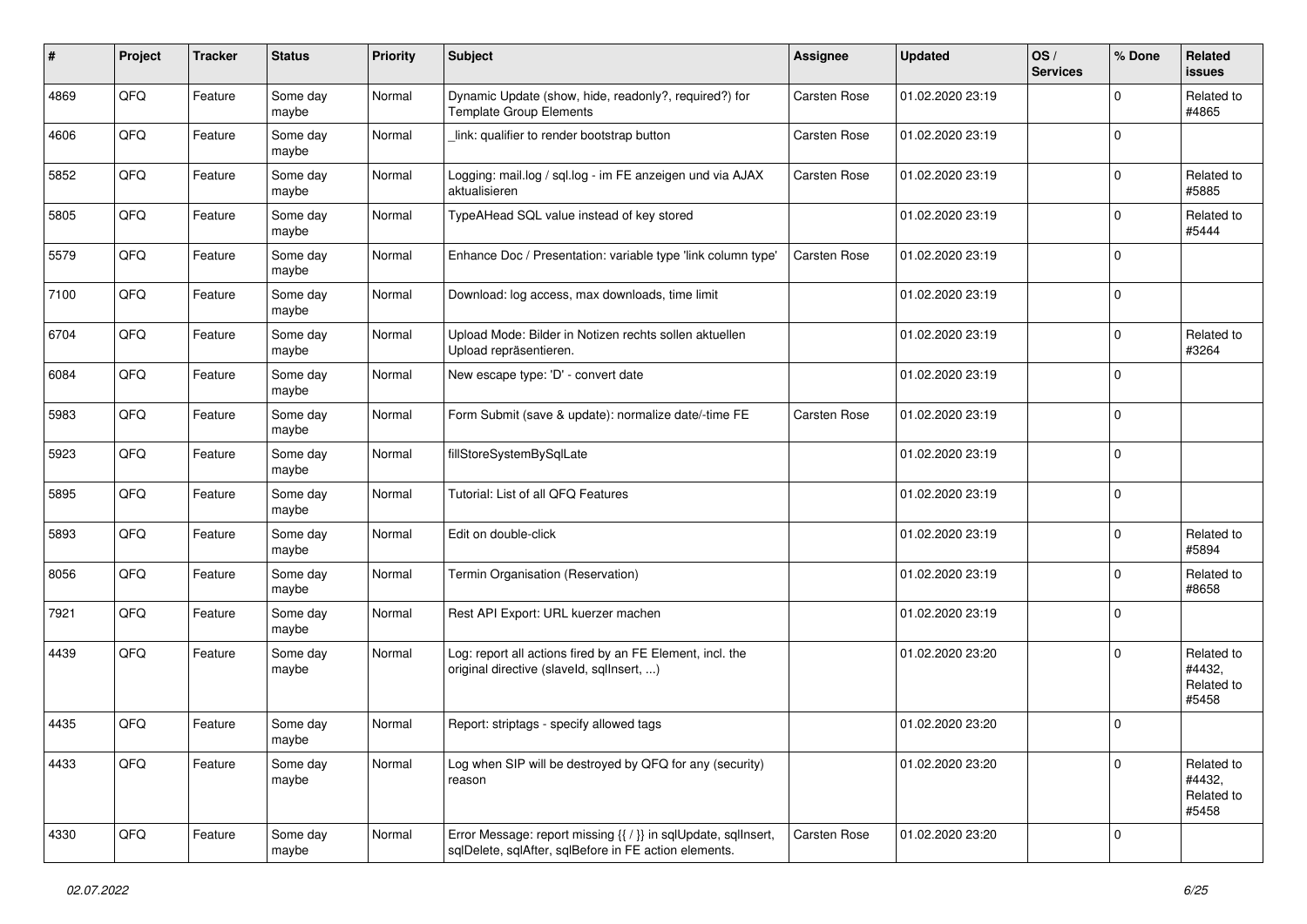| #    | Project | <b>Tracker</b> | <b>Status</b>     | <b>Priority</b> | <b>Subject</b>                                                                                                                                                | Assignee            | <b>Updated</b>   | OS/<br><b>Services</b> | % Done       | Related<br>issues                           |
|------|---------|----------------|-------------------|-----------------|---------------------------------------------------------------------------------------------------------------------------------------------------------------|---------------------|------------------|------------------------|--------------|---------------------------------------------|
| 1234 | QFQ     | Feature        | Some day<br>maybe | Normal          | QF: Record numbering: Im Grid soll in Spalte 1 optional die<br>laufende Nummer der Records angezeigt werden.                                                  |                     | 01.02.2020 23:20 |                        | $\Omega$     |                                             |
| 955  | QFQ     | Feature        | Some day<br>maybe | Normal          | QF: Notizen vor/nach dem Form                                                                                                                                 |                     | 01.02.2020 23:20 |                        | $\Omega$     |                                             |
| 5455 | QFQ     | Feature        | Some day<br>maybe | Normal          | Mail Redirects grld abhaengig                                                                                                                                 |                     | 01.02.2020 23:20 |                        | $\Omega$     |                                             |
| 5428 | QFQ     | Feature        | Some day<br>maybe | Normal          | secure thumbnail: late render on access.                                                                                                                      | Carsten Rose        | 01.02.2020 23:20 |                        | $\Omega$     |                                             |
| 5342 | QFQ     | Feature        | Some day<br>maybe | Normal          | link - with HTML Attributes                                                                                                                                   |                     | 01.02.2020 23:20 |                        | $\Omega$     | Related to<br>#14077                        |
| 5024 | QFQ     | Feature        | Some day<br>maybe | Normal          | Fabric: Generate PDF with edits                                                                                                                               | Benjamin Baer       | 01.02.2020 23:20 |                        | $\Omega$     | Related to<br>#10704                        |
| 4816 | QFQ     | Feature        | Some day<br>maybe | Normal          | Templates for QFQ Reports (Tables, Radios, )                                                                                                                  |                     | 01.02.2020 23:20 |                        | $\Omega$     |                                             |
| 4757 | QFQ     | Feature        | Some day<br>maybe | Normal          | Test subrecord: download links ok? Links ok?                                                                                                                  | Carsten Rose        | 01.02.2020 23:20 |                        | $\Omega$     |                                             |
| 4652 | QFQ     | Feature        | Some day<br>maybe | Normal          | UZH CD: Weiterleitung auf benutzerdefinierte 403/404 Seite                                                                                                    | <b>Carsten Rose</b> | 01.02.2020 23:20 |                        | $\Omega$     |                                             |
| 5851 | QFQ     | Feature        | Some day<br>maybe | Normal          | Queue System implementieren: MQTT, RabbitMQ                                                                                                                   |                     | 01.02.2020 23:20 |                        | $\Omega$     | Related to<br>#5715                         |
| 5850 | QFQ     | Feature        | Some day<br>maybe | Normal          | Deployment: In QFQ Doc best practice fuer zeitgemaesses<br>Deployment beschreiben                                                                             |                     | 01.02.2020 23:20 |                        | $\Omega$     |                                             |
| 5665 | QFQ     | Feature        | Some day<br>maybe | Normal          | Versuch das '{{!' nicht mehr noetig ist.                                                                                                                      | <b>Carsten Rose</b> | 01.02.2020 23:20 |                        | $\mathbf{0}$ | Related to<br>#7432,<br>Related to<br>#7434 |
| 4443 | QFQ     | Feature        | Some day<br>maybe | Normal          | Form: multiple secondary tables                                                                                                                               |                     | 01.02.2020 23:20 |                        | $\Omega$     |                                             |
| 4365 | QFQ     | Feature        | Some day<br>maybe | Normal          | Multi Language: new way of config                                                                                                                             | <b>Carsten Rose</b> | 01.02.2020 23:20 |                        | $\Omega$     |                                             |
| 4343 | QFQ     | Feature        | Some day<br>maybe | Normal          | Link: Classifier to add 'attributes'                                                                                                                          | <b>Carsten Rose</b> | 01.02.2020 23:20 |                        | $\Omega$     | Related to<br>#14077                        |
| 4650 | QFQ     | Feature        | Some day<br>maybe | Normal          | Convert html to doc/rtf                                                                                                                                       | <b>Carsten Rose</b> | 01.02.2020 23:20 |                        | $\mathbf{0}$ | Related to<br>#10704                        |
| 4640 | QFQ     | Feature        | Some day<br>maybe | Normal          | Rename System Forms                                                                                                                                           |                     | 01.02.2020 23:20 |                        | $\Omega$     |                                             |
| 4627 | QFQ     | Feature        | Some day<br>maybe | Normal          | dbupdate: all tables - check 'create', 'modified' if it is possible<br>to change to default 'CURRENT_TIMESTAMP' and modified<br>'ON UPDATE CURRENT_TIMESTAMP' |                     | 01.02.2020 23:20 |                        | $\mathbf{0}$ |                                             |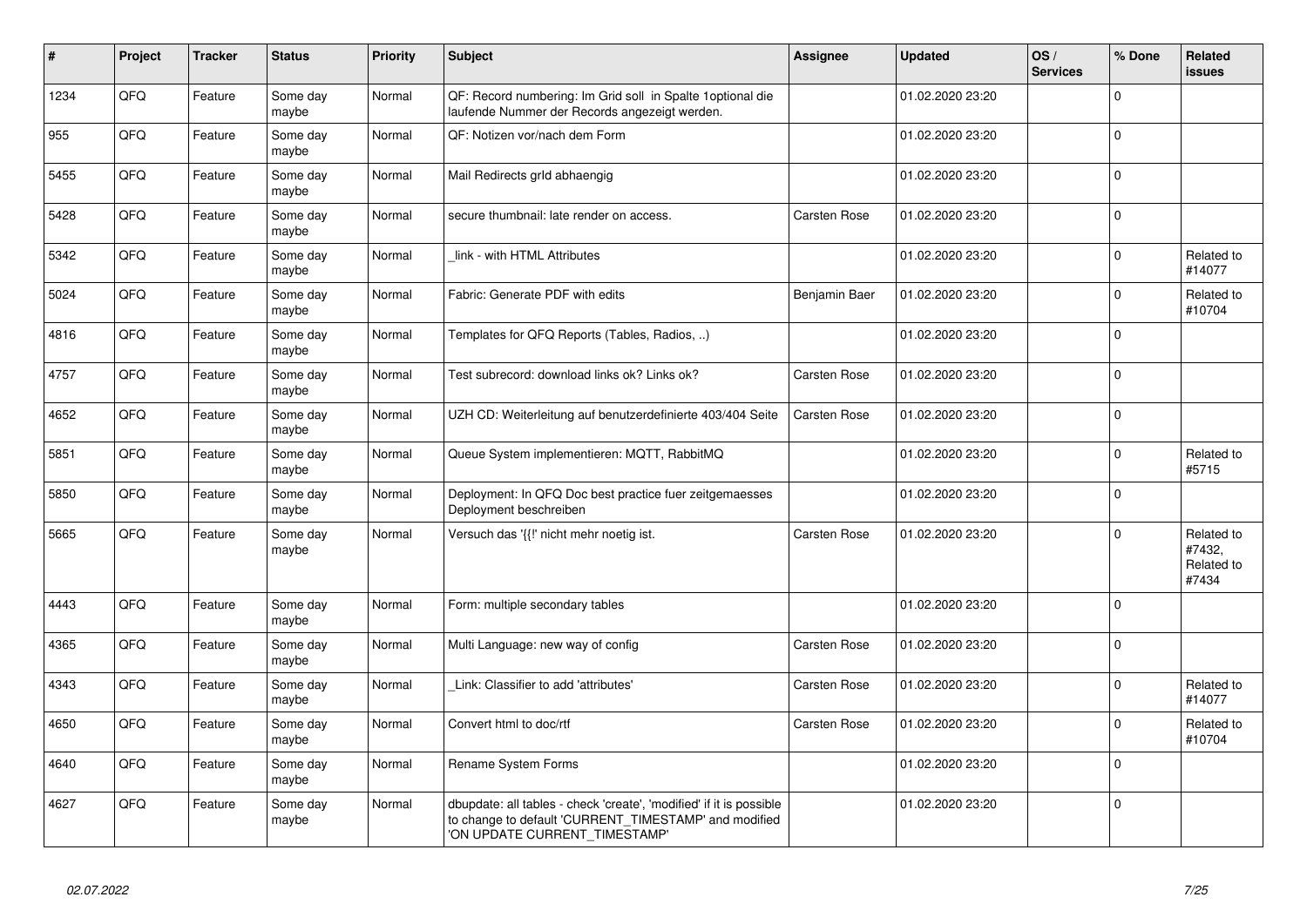| #    | Project | <b>Tracker</b> | <b>Status</b>     | <b>Priority</b> | <b>Subject</b>                                                                                        | <b>Assignee</b>     | <b>Updated</b>   | OS/<br><b>Services</b> | % Done       | Related<br>issues                           |
|------|---------|----------------|-------------------|-----------------|-------------------------------------------------------------------------------------------------------|---------------------|------------------|------------------------|--------------|---------------------------------------------|
| 4626 | QFQ     | Feature        | Some day<br>maybe | Normal          | Mobile View: 'classBody=qfq-form-right' makes no sense                                                |                     | 01.02.2020 23:20 |                        | <sup>0</sup> |                                             |
| 4551 | QFQ     | Feature        | Some day<br>maybe | Normal          | Set 'pills' via dynamicUpdate to show/hide/disabled                                                   |                     | 01.02.2020 23:20 |                        | $\Omega$     | Related to<br>#3752                         |
| 4536 | QFQ     | Feature        | Some day<br>maybe | Normal          | FE upload: problem with delete if mutliple uploads an<br>FE.name="                                    |                     | 01.02.2020 23:20 |                        | <sup>0</sup> |                                             |
| 4446 | QFQ     | Feature        | Some day<br>maybe | Normal          | New FE get same feldContainerId as last modifed FE                                                    |                     | 01.02.2020 23:20 |                        | $\mathbf 0$  |                                             |
| 5892 | QFQ     | Feature        | Some day<br>maybe | Normal          | QFQ should use T3 API to manipulate FE GROUP<br>membership                                            |                     | 01.02.2020 23:20 |                        | $\mathbf 0$  |                                             |
| 5480 | QFQ     | Feature        | Some day<br>maybe | Normal          | QFQ: Dokumentation mit Screenshots versehen                                                           | <b>Carsten Rose</b> | 01.02.2020 23:20 |                        | $\Omega$     | Related to<br>#9879                         |
| 5452 | QFQ     | Feature        | Some day<br>maybe | Normal          | Thumbnails from PDF: bad quality                                                                      |                     | 01.02.2020 23:20 |                        | 0            |                                             |
| 4719 | QFQ     | Feature        | Some day<br>maybe | Normal          | Custom Message in Client in case of 'Browser tab close,<br>modification will be lost'                 |                     | 01.02.2020 23:20 |                        | $\Omega$     |                                             |
| 3504 | QFQ     | Feature        | New               | Normal          | Logging: welche Action FEs werden wann wie ausgefuehrt                                                | <b>Carsten Rose</b> | 01.02.2020 23:21 |                        | $\Omega$     | Related to<br>#5458,<br>Related to<br>#4092 |
| 5131 | QFQ     | Feature        | New               | Normal          | Activate Spin Gear ('wait/busy' indicator) via LINK attribute                                         | <b>Carsten Rose</b> | 01.02.2020 23:21 |                        | $\Omega$     |                                             |
| 4250 | QFQ     | Feature        | New               | Normal          | AutoCron in QFQ via PHP                                                                               | <b>Carsten Rose</b> | 01.02.2020 23:21 |                        | O            | Related to<br>#3292,<br>Related to<br>#3291 |
| 6437 | QFQ     | Feature        | New               | Normal          | Neuer Mode Button bei FormElementen                                                                   | <b>Carsten Rose</b> | 01.02.2020 23:21 |                        | 0            | Related to<br>#9668,<br>Blocked by<br>#9678 |
| 6292 | QFQ     | Feature        | New               | Normal          | Download: File speichern mit Hash aber original Filename in<br>der Datenbank vermerken fuer Downloads | <b>Carsten Rose</b> | 01.02.2020 23:21 |                        | $\Omega$     |                                             |
| 6289 | QFQ     | Feature        | <b>New</b>        | Normal          | Form: Log                                                                                             | <b>Carsten Rose</b> | 01.02.2020 23:21 |                        | 0            |                                             |
| 6765 | QFQ     | Feature        | New               | Normal          | Moeglichkeit via QFQ eigene Logs zu schreiben                                                         | <b>Carsten Rose</b> | 01.02.2020 23:21 |                        | $\Omega$     |                                             |
| 6594 | QFG     | Feature        | New               | Normal          | Excel: on download, check if there is a valid sip                                                     | Carsten Rose        | 01.02.2020 23:21 |                        | 0            |                                             |
| 7119 | QFQ     | Feature        | New               | Normal          | Upload: scaleDownWidth, scaleDownHeight                                                               | Carsten Rose        | 01.02.2020 23:21 |                        | $\mathbf 0$  |                                             |
| 7102 | QFQ     | Feature        | New               | Normal          | Comment sign in report: '#' and '--'                                                                  | Carsten Rose        | 01.02.2020 23:21 |                        | $\mathbf 0$  |                                             |
| 7099 | QFQ     | Feature        | New               | Normal          | Redesign FormEditor                                                                                   | Carsten Rose        | 01.02.2020 23:21 |                        | 0            |                                             |
| 6972 | QFQ     | Feature        | Some day<br>maybe | Normal          | Fabric Clipboard / cross browser tab                                                                  | Benjamin Baer       | 01.02.2020 23:21 |                        | 0            |                                             |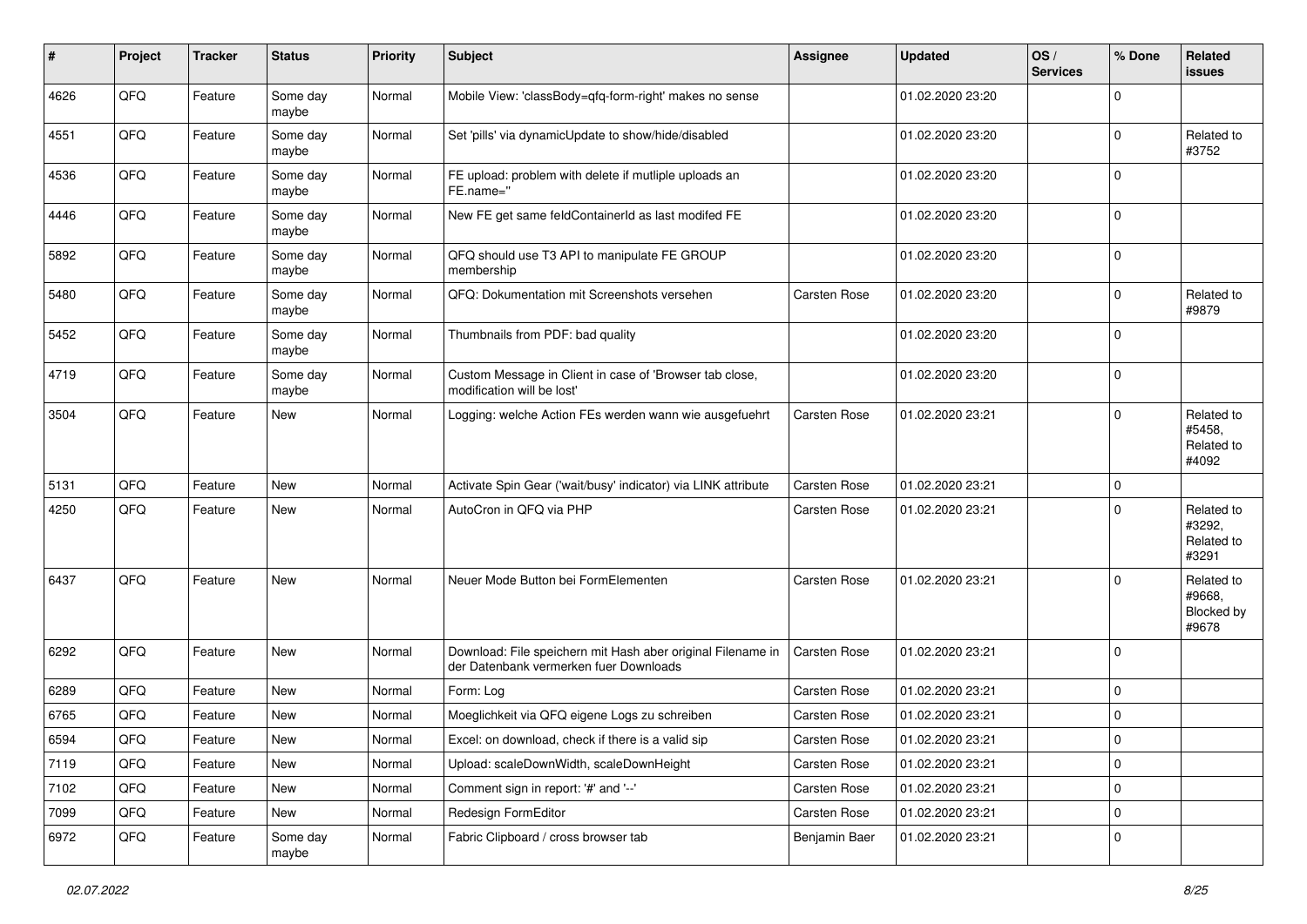| #    | Project | <b>Tracker</b> | <b>Status</b>     | Priority | <b>Subject</b>                                                                                                             | <b>Assignee</b>     | <b>Updated</b>   | OS/<br><b>Services</b> | % Done       | Related<br><b>issues</b>  |
|------|---------|----------------|-------------------|----------|----------------------------------------------------------------------------------------------------------------------------|---------------------|------------------|------------------------|--------------|---------------------------|
| 6970 | QFQ     | Feature        | Some day<br>maybe | Normal   | tablesorter: default fuer 'sortReset' aendern von 'Ctrl' zu 'Alt'                                                          | Benjamin Baer       | 01.02.2020 23:21 |                        | $\Omega$     |                           |
| 6855 | QFQ     | Feature        | New               | Normal   | With {{feUser:U}}!={{feUser:T}}: Save / Delete: only possible<br>with {{feUserSave:U}}='yes' and '{{feUserDelete:U}}='yes' | <b>Carsten Rose</b> | 01.02.2020 23:21 |                        | $\Omega$     |                           |
| 7481 | QFQ     | Feature        | <b>New</b>        | Normal   | Detect 'BaseUrl' automatically                                                                                             | <b>Carsten Rose</b> | 01.02.2020 23:21 |                        | $\mathbf 0$  |                           |
| 7342 | QFQ     | Feature        | New               | Normal   | add content = hide this                                                                                                    | <b>Carsten Rose</b> | 01.02.2020 23:21 |                        | $\mathbf 0$  |                           |
| 7280 | QFQ     | Feature        | New               | Normal   | recently used table                                                                                                        | <b>Carsten Rose</b> | 01.02.2020 23:21 |                        | $\mathbf 0$  |                           |
| 7239 | QFQ     | Feature        | New               | Normal   | TinyMCE: html tag whitelist                                                                                                | Carsten Rose        | 01.02.2020 23:21 |                        | $\Omega$     | Related to<br>#14320      |
| 7175 | QFQ     | Feature        | <b>New</b>        | Normal   | Upload: md5 hash as filename                                                                                               | <b>Carsten Rose</b> | 01.02.2020 23:21 |                        | $\Omega$     |                           |
| 9602 | QFQ     | Feature        | <b>New</b>        | Normal   | Form definition as JSON                                                                                                    | <b>Carsten Rose</b> | 01.02.2020 23:21 |                        | $\Omega$     | Related to<br>#9600       |
| 7683 | QFQ     | Feature        | <b>New</b>        | Normal   | Special column names in '{{ SELECT  AS link }}' should<br>be detected                                                      | Carsten Rose        | 01.02.2020 23:21 |                        | $\Omega$     |                           |
| 7681 | QFQ     | Feature        | New               | Normal   | Optional switch off 'check for modified record'                                                                            | <b>Carsten Rose</b> | 01.02.2020 23:21 |                        | $\mathbf 0$  |                           |
| 7521 | QFQ     | Feature        | New               | Normal   | TemplateGroup: fe.type=upload                                                                                              | <b>Carsten Rose</b> | 01.02.2020 23:21 |                        | $\mathbf 0$  | Related to<br>#9706       |
| 4082 | QFQ     | Feature        | <b>New</b>        | Normal   | Dynamic Update: modeSql - useful default                                                                                   | Carsten Rose        | 01.02.2020 23:22 |                        | $\Omega$     |                           |
| 7109 | QFQ     | Feature        | New               | Normal   | Dynamic Updates: row/element hide                                                                                          | Carsten Rose        | 01.02.2020 23:22 |                        | $\Omega$     | Has<br>duplicate<br>#4081 |
| 6250 | QFQ     | Feature        | In Progress       | Normal   | Enhance layout: a) Subrecord, b) Subrecord-Title                                                                           | <b>Carsten Rose</b> | 01.02.2020 23:22 |                        | $\Omega$     | Related to<br>#5391       |
| 7812 | QFQ     | Feature        | <b>New</b>        | Normal   | FE 'Subrecord' - new option 'subrecordShowFilter',<br>'subrecordPaging'                                                    | <b>Carsten Rose</b> | 01.02.2020 23:22 |                        | $\Omega$     |                           |
| 7730 | QFQ     | Feature        | Priorize          | Normal   | SELECT Box: title in between                                                                                               | Benjamin Baer       | 01.02.2020 23:22 |                        | $\mathbf 0$  |                           |
| 7520 | QFQ     | Feature        | <b>New</b>        | Normal   | QR Code:  AS _qr ( AS _link)                                                                                               | Carsten Rose        | 01.02.2020 23:22 |                        | $\Omega$     |                           |
| 7519 | QFQ     | Feature        | <b>New</b>        | Normal   | Select: Multi                                                                                                              | <b>Carsten Rose</b> | 01.02.2020 23:22 |                        | $\Omega$     |                           |
| 8806 | QFQ     | Feature        | <b>New</b>        | Normal   | SQL Function nl2br                                                                                                         | <b>Carsten Rose</b> | 01.02.2020 23:22 |                        | $\mathbf 0$  |                           |
| 8719 | QFQ     | Feature        | <b>New</b>        | Normal   | extraButtonLock: add support for 0/1                                                                                       | <b>Carsten Rose</b> | 01.02.2020 23:22 |                        | $\Omega$     |                           |
| 8336 | QFQ     | Feature        | <b>New</b>        | Normal   | Form > modified > Close New: a) Optional disable popup, b)<br>custom text, c) mode on save: closelstay                     | Carsten Rose        | 01.02.2020 23:22 |                        | $\Omega$     | Related to<br>#8335       |
| 8089 | QFQ     | Feature        | <b>New</b>        | Normal   | Copy/Paste for FormElements                                                                                                | Carsten Rose        | 01.02.2020 23:22 |                        | $\mathbf{0}$ |                           |
| 7924 | QFQ     | Feature        | New               | Normal   | Radio/Checkbox with Tooltip                                                                                                | Carsten Rose        | 01.02.2020 23:22 |                        | $\mathbf 0$  |                           |
| 9130 | QFQ     | Feature        | Some day<br>maybe | Normal   | tablesorter: Automatic Row numbering / Zeilenummer                                                                         | Benjamin Baer       | 01.02.2020 23:22 |                        | $\mathbf 0$  |                           |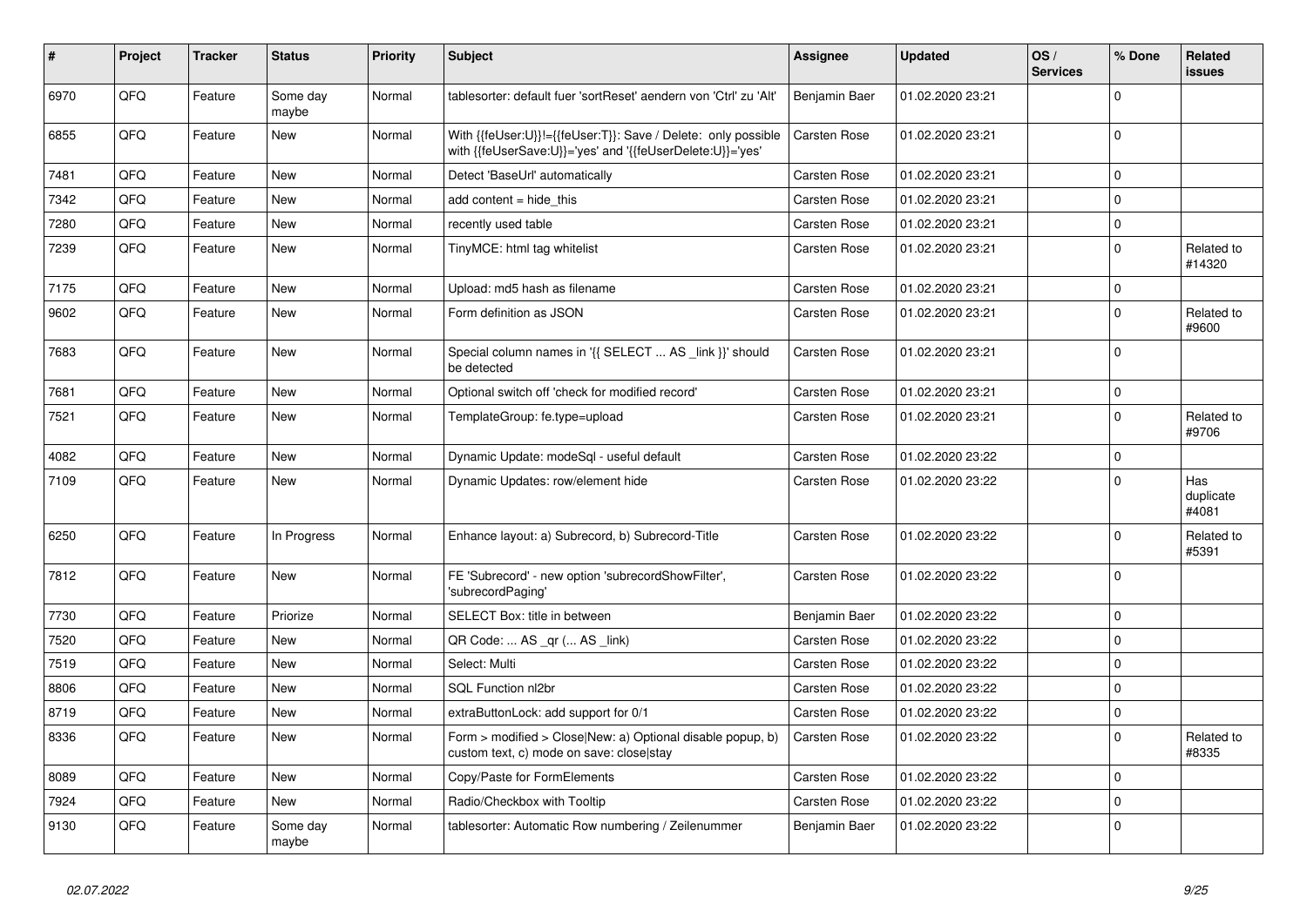| $\sharp$ | Project | <b>Tracker</b> | <b>Status</b>     | <b>Priority</b> | <b>Subject</b>                                                                                     | <b>Assignee</b>     | <b>Updated</b>   | OS/<br><b>Services</b> | % Done         | Related<br>issues                                                    |
|----------|---------|----------------|-------------------|-----------------|----------------------------------------------------------------------------------------------------|---------------------|------------------|------------------------|----------------|----------------------------------------------------------------------|
| 9129     | QFQ     | Feature        | New               | Normal          | sqlValidate: Message as notification, not as error                                                 | Carsten Rose        | 01.02.2020 23:22 |                        | $\Omega$       | Related to<br>#9128                                                  |
| 9128     | QFQ     | Feature        | New               | Normal          | Error Message: not replaced variables- a) replace back to '{{'<br>b) underline                     | <b>Carsten Rose</b> | 01.02.2020 23:22 |                        | $\mathbf 0$    | Related to<br>#9129                                                  |
| 8975     | QFQ     | Feature        | New               | Normal          | Report Notation: 2.0                                                                               | Carsten Rose        | 01.02.2020 23:22 |                        | 0              | Related to<br>#8963                                                  |
| 9208     | QFQ     | Feature        | New               | Normal          | Manage 'recent' records                                                                            | <b>Carsten Rose</b> | 01.02.2020 23:22 |                        | $\mathbf 0$    |                                                                      |
| 9136     | QFQ     | Feature        | New               | Normal          | Create ZIP files with dynamic PDFs                                                                 | Carsten Rose        | 01.02.2020 23:22 |                        | $\mathbf 0$    |                                                                      |
| 9537     | QFQ     | Feature        | New               | Normal          | FormEditor: Edit fieldset in FrontEnd                                                              | <b>Carsten Rose</b> | 01.02.2020 23:22 |                        | $\mathbf 0$    |                                                                      |
| 9352     | QFQ     | Feature        | New               | Normal          | FE 'Native' fire slaveld, sqlAfter, sqlIns                                                         | Carsten Rose        | 01.02.2020 23:22 |                        | $\mathbf 0$    |                                                                      |
| 9811     | QFQ     | Feature        | New               | Normal          | Report: tag every n'th row                                                                         | Carsten Rose        | 01.02.2020 23:22 |                        | $\mathbf 0$    |                                                                      |
| 9781     | QFQ     | Feature        | New               | Normal          | Button: CSS class to make buttons smaller                                                          | Carsten Rose        | 01.02.2020 23:22 |                        | $\mathbf 0$    |                                                                      |
| 9707     | QFQ     | Feature        | New               | Normal          | SIP security: encode pageld and check pageld on decode                                             | Carsten Rose        | 01.02.2020 23:22 |                        | $\mathbf 0$    |                                                                      |
| 9706     | QFQ     | Feature        | New               | Normal          | Multi File Upload (hidden template group)                                                          | Carsten Rose        | 01.02.2020 23:22 |                        | $\Omega$       | Related to<br>#7521,<br>Related to<br>#5562,<br>Related to<br>#13330 |
| 10015    | QFQ     | Feature        | Priorize          | Normal          | Monospace in Textarea                                                                              | <b>Carsten Rose</b> | 03.02.2020 13:40 |                        | $\mathbf 0$    |                                                                      |
| 10003    | QFQ     | Feature        | Priorize          | Normal          | fieldset: stronger visualize group                                                                 | Benjamin Baer       | 12.02.2020 08:13 |                        | $\mathbf 0$    |                                                                      |
| 4050     | QFQ     | Feature        | New               | Normal          | sql.log: 1) FormElement ID which causes a specific action,<br>2) Result in the same row.           | Carsten Rose        | 15.04.2020 11:35 |                        | $\mathbf 0$    | Related to<br>#5458                                                  |
| 10119    | QFQ     | Feature        | New               | Normal          | Dropdown (selectlist) & TypeAhead: format and catagorize<br>list                                   | Carsten Rose        | 07.05.2020 09:36 |                        | $\mathbf 0$    |                                                                      |
| 10124    | QFQ     | Feature        | Feedback          | Normal          | qfq AAI-Login                                                                                      | Karin Niffeler      | 07.05.2020 09:36 |                        | $\mathbf 0$    |                                                                      |
| 10384    | QFQ     | Feature        | New               | Normal          | Parameter Exchange QFQ Instances                                                                   |                     | 07.05.2020 09:38 |                        | $\mathbf 0$    |                                                                      |
| 10443    | QFQ     | Feature        | In Progress       | Normal          | Konzept_api / _live                                                                                | Carsten Rose        | 07.05.2020 09:39 |                        | $\mathbf 0$    |                                                                      |
| 10593    | QFQ     | Feature        | New               | Normal          | label2: text behind input element                                                                  | Carsten Rose        | 16.05.2020 10:57 |                        | $\mathbf 0$    |                                                                      |
| 5345     | QFQ     | Feature        | New               | Normal          | Report: UPDATE / INSERT / DELETE statements should<br>trigger subqueries, depending on the result. | Carsten Rose        | 27.05.2020 16:11 |                        | l 0            |                                                                      |
| 10005    | QFQ     | Feature        | Priorize          | Normal          | Report / special column name:  AS calendar                                                         | Carsten Rose        | 03.06.2020 17:28 |                        | 0              |                                                                      |
| 10738    | QFQ     | Feature        | Some day<br>maybe | Normal          | CORS headers for external API requests                                                             |                     | 10.06.2020 14:00 |                        | $\mathbf 0$    |                                                                      |
| 3432     | QFQ     | Feature        | New               | Normal          | subrecord: dynamicUpdate                                                                           | Carsten Rose        | 11.06.2020 21:10 |                        | 0              | Related to<br>#5691                                                  |
| 10763    | QFQ     | Feature        | New               | Normal          | form accessed and submitted despite logout?                                                        |                     | 16.06.2020 11:43 |                        | $\overline{0}$ |                                                                      |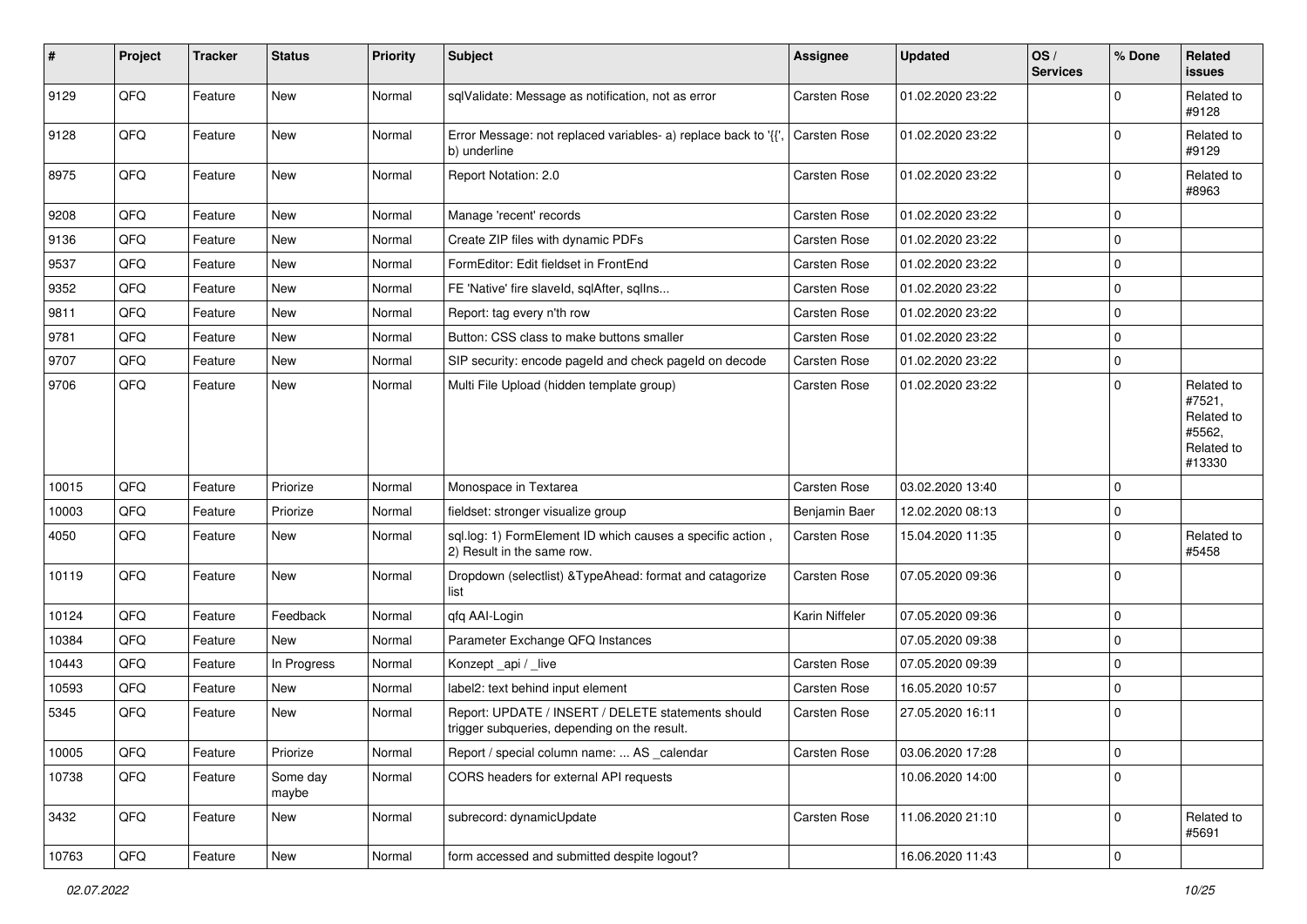| ∦     | Project | <b>Tracker</b> | <b>Status</b>     | <b>Priority</b> | <b>Subject</b>                                                                                       | <b>Assignee</b>     | <b>Updated</b>   | OS/<br><b>Services</b> | % Done      | Related<br><b>issues</b> |
|-------|---------|----------------|-------------------|-----------------|------------------------------------------------------------------------------------------------------|---------------------|------------------|------------------------|-------------|--------------------------|
| 10819 | QFQ     | Feature        | New               | Normal          | Persistent SIP - second try                                                                          | <b>Carsten Rose</b> | 29.06.2020 23:02 |                        | 0           | Related to<br>#6261      |
| 10874 | QFQ     | Feature        | New               | Normal          | Erstellen eines Foreign Keys in der Tabelle "FormElement"                                            |                     | 13.07.2020 10:11 |                        | 0           |                          |
| 10976 | QFQ     | Feature        | New               | Normal          | Excel Export Verbesserungen                                                                          | <b>Carsten Rose</b> | 06.08.2020 10:56 |                        | 0           |                          |
| 10996 | QFQ     | Feature        | New               | Normal          | Download video via sip: no seek                                                                      | <b>Carsten Rose</b> | 12.08.2020 14:18 |                        | 0           |                          |
| 11080 | QFQ     | Feature        | New               | Normal          | Send MQTT messages                                                                                   | <b>Carsten Rose</b> | 29.08.2020 19:49 |                        | $\Omega$    |                          |
| 11076 | QFQ     | Feature        | In Progress       | Normal          | SELECT  AS _websocket                                                                                | <b>Carsten Rose</b> | 30.08.2020 17:49 |                        | $\mathbf 0$ |                          |
| 11504 | QFQ     | Feature        | New               | Normal          | Dynamic Update: Button text update for 'Save',' Close' &<br>'Delete'                                 | Carsten Rose        | 12.11.2020 23:44 |                        | $\Omega$    |                          |
| 11523 | QFQ     | Feature        | New               | Normal          | Mit dynamic Update erkennen, ob Upload gemacht wurde                                                 | <b>Carsten Rose</b> | 13.11.2020 15:07 |                        | $\Omega$    | Related to<br>#9533      |
| 11535 | QFQ     | Feature        | New               | Normal          | Ability to create SQL columns in frontend QFQ forms                                                  |                     | 17.11.2020 12:11 |                        | 0           |                          |
| 11534 | QFQ     | Feature        | New               | Normal          | Report: Action on selected rows - Table batchprocessing<br>feature                                   |                     | 18.11.2020 08:15 |                        | $\Omega$    |                          |
| 11716 | QFQ     | Feature        | <b>New</b>        | Normal          | Form an beliebiger Stelle im Report anzeigen                                                         |                     | 09.12.2020 09:47 |                        | $\mathbf 0$ |                          |
| 11775 | QFQ     | Feature        | New               | Normal          | Subrecord Tooltip pro Feld                                                                           | <b>Carsten Rose</b> | 18.12.2020 15:22 |                        | $\Omega$    | Related to<br>#11955     |
| 5695  | QFQ     | Feature        | In Progress       | Normal          | Multiform                                                                                            | <b>Carsten Rose</b> | 02.01.2021 18:38 |                        | 0           |                          |
| 3880  | QFQ     | Feature        | Some day<br>maybe | Normal          | Form 'Form': anlegen einer Tabelle                                                                   |                     | 14.01.2021 10:12 |                        | 0           |                          |
| 7229  | QFQ     | Feature        | Some day<br>maybe | Normal          | New FormElement.type: Button                                                                         |                     | 01.02.2021 12:32 |                        | $\Omega$    |                          |
| 12023 | QFQ     | Feature        | New               | Normal          | MySQL Stored Precdure: QDECODESPECIALCHAR()                                                          | <b>Carsten Rose</b> | 16.02.2021 11:16 |                        | $\Omega$    | Related to<br>#12022     |
| 12038 | QFQ     | Feature        | New               | Normal          | a) STORE_VAR: filenameOnlyStripUniq, b) SP:<br>QSTRIPUNIQ()                                          |                     | 17.02.2021 23:55 |                        | $\Omega$    |                          |
| 12024 | QFQ     | Feature        | New               | Normal          | Excel Export: text columns by default decode<br>htmlspeciachar()                                     | <b>Carsten Rose</b> | 17.02.2021 23:55 |                        | 0           | Related to<br>#12022     |
| 12039 | QFQ     | Feature        | New               | Normal          | Missing htmlSpecialChar() in pre processing on form submit                                           |                     | 18.02.2021 00:09 |                        | 0           | Related to<br>#14320     |
| 8187  | QFQ     | Feature        | New               | Normal          | Subrecord: enable/hide new button - make new/edit/delete<br>customizeable.                           | <b>Carsten Rose</b> | 06.03.2021 18:44 |                        | 0           | Related to<br>#11326     |
| 12146 | QFO     | Feature        | New               | Normal          | Autocron Job: Anzeigen wann der naechste Job ausgefuehrt<br>wird, resp das er nicht ausgefuehrt wird | <b>Carsten Rose</b> | 15.03.2021 15:23 |                        | $\mathbf 0$ |                          |
| 11516 | QFQ     | Feature        | New               | Normal          | Multi Page Form (Previous/Next Buttons)                                                              | Carsten Rose        | 16.03.2021 17:52 |                        | $\mathbf 0$ |                          |
| 8217  | QFQ     | Feature        | New               | Normal          | if-elseif-else construct                                                                             | Carsten Rose        | 16.03.2021 18:41 |                        | 0           | Related to<br>#10716     |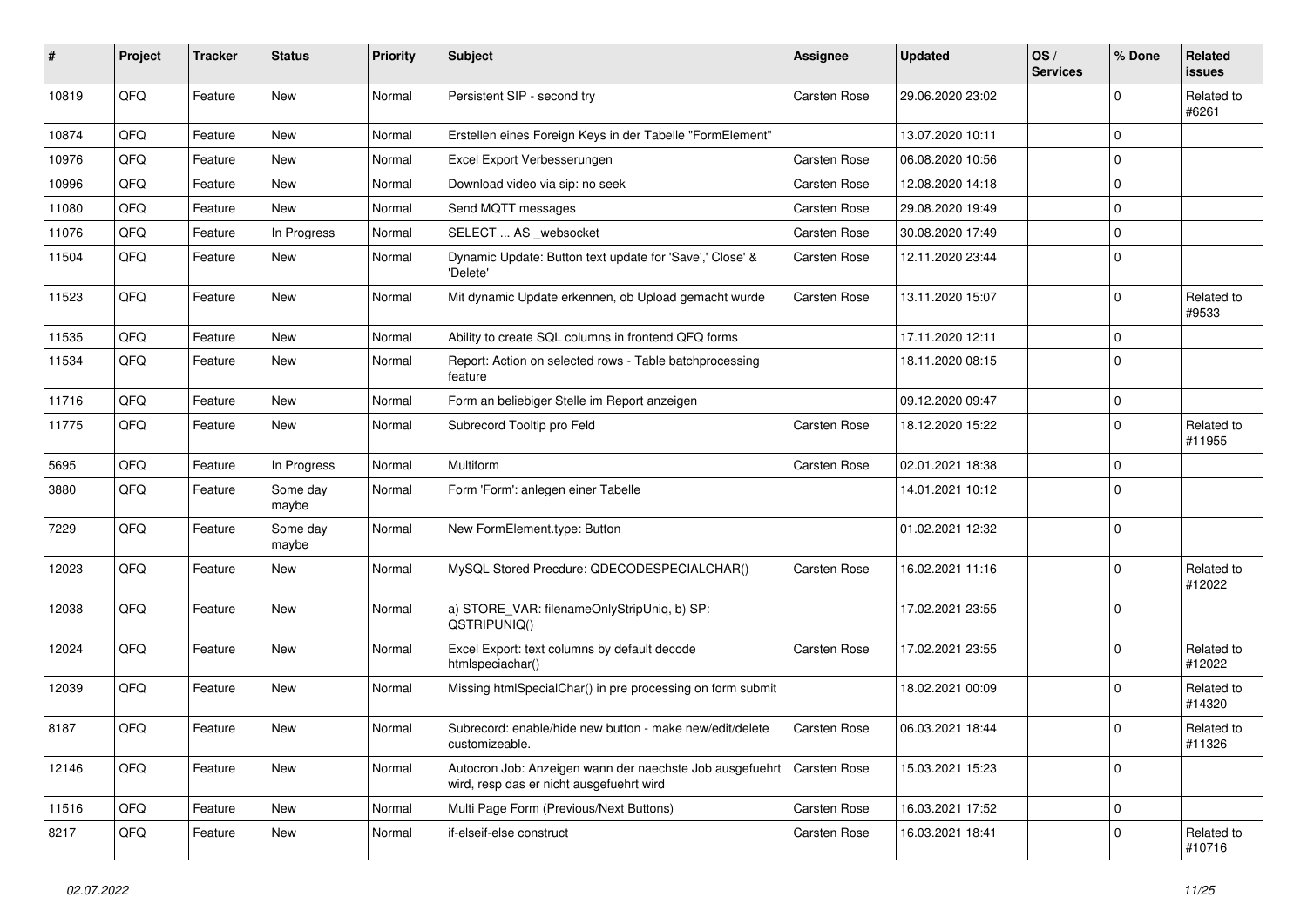| ∦     | Project | <b>Tracker</b> | <b>Status</b>     | <b>Priority</b> | Subject                                                                                                    | <b>Assignee</b>                                        | <b>Updated</b>      | OS/<br><b>Services</b> | % Done      | Related<br>issues                             |                      |
|-------|---------|----------------|-------------------|-----------------|------------------------------------------------------------------------------------------------------------|--------------------------------------------------------|---------------------|------------------------|-------------|-----------------------------------------------|----------------------|
| 10714 | QFQ     | Feature        | <b>New</b>        | Normal          | multi Table Form                                                                                           | <b>Carsten Rose</b>                                    | 16.03.2021 18:44    |                        | $\Omega$    |                                               |                      |
| 10080 | QFQ     | Feature        | New               | Normal          | Popup on 'save' / 'close': configure dialog (answer<br>yes/no/cancle/)                                     | Carsten Rose                                           | 28.03.2021 20:52    |                        | $\Omega$    | Is duplicate<br>of #12262                     |                      |
| 12330 | QFQ     | Feature        | <b>New</b>        | Normal          | Copy to input field / text area / TinyMCE                                                                  | <b>Carsten Rose</b>                                    | 07.04.2021 09:01    |                        | 0           |                                               |                      |
| 12135 | QFQ     | Feature        | New               | Normal          | Subrecord: Notiz                                                                                           |                                                        | 24.04.2021 16:58    |                        | 0           |                                               |                      |
| 7278  | QFQ     | Feature        | Some day<br>maybe | Normal          | Form: Wert vordefinieren der immer gesetzt wird                                                            |                                                        | 02.05.2021 09:27    |                        | 0           |                                               |                      |
| 12162 | QFQ     | Feature        | New               | Normal          | FE.type=sendmail: personalized mailing (several mails) via<br>template                                     | <b>Carsten Rose</b>                                    | 03.05.2021 20:45    |                        | $\Omega$    |                                               |                      |
| 12156 | QFQ     | Feature        | <b>New</b>        | Normal          | Form: Optional disable 'leave page'                                                                        |                                                        | 03.05.2021 20:45    |                        | 0           |                                               |                      |
| 12109 | QFQ     | Feature        | New               | Normal          | Donwload Link: Plain, SIP, Persistent Link, Peristent SIP -<br>new notation                                | <b>Carsten Rose</b>                                    | 03.05.2021 20:45    |                        | $\Omega$    | Related to<br>#12085                          |                      |
| 12480 | QFQ     | Feature        | <b>New</b>        | Normal          | If QFQ upgrade is running, block further request                                                           | Carsten Rose                                           | 03.05.2021 20:45    |                        | $\Omega$    |                                               |                      |
| 12477 | QFQ     | Feature        | New               | Normal          | Support for refactoring: Form, FormElement, diverse<br>Tabellen/Spalten, tt-content Records                | <b>Carsten Rose</b>                                    | 03.05.2021 20:45    |                        | $\Omega$    |                                               |                      |
| 12474 | QFQ     | Feature        | New               | Normal          | Check BaseConfigURL if it is given and the the last char is '/'                                            | <b>Carsten Rose</b>                                    | 03.05.2021 20:45    |                        | 0           |                                               |                      |
| 12413 | QFQ     | Feature        | New               | Normal          | STORE_TYPO3: enhance for {{be_users.email:T}},<br>{{fe users.email:T}}                                     | Carsten Rose                                           | 03.05.2021 20:45    |                        | $\Omega$    | Related to<br>#12412,<br>Related to<br>#10012 |                      |
| 12400 | QFQ     | Feature        | New               | Normal          | Tutorial ist in QFQ Doku, Wird in der Suche gefunden, es<br>gibt aber kein Menupunkt - Inhalt ueberpruefen | <b>Carsten Rose</b>                                    | 03.05.2021 20:45    |                        | $\Omega$    |                                               |                      |
| 12269 | QFQ     | Feature        | New               | Normal          | 2FA - Login                                                                                                | <b>Carsten Rose</b>                                    | 03.05.2021 20:45    |                        | $\mathbf 0$ |                                               |                      |
| 11747 | QFQ     | Feature        | New               | Normal          | Maintenance Page with Redirect                                                                             | Carsten Rose                                           | 03.05.2021 20:47    |                        | 0           | Related to<br>#11741                          |                      |
| 4194  | QFQ     | Feature        | In Progress       | Normal          | Bootstrap 4 ist jetzt offiziel                                                                             |                                                        | 03.05.2021 20:47    |                        | 0           | Related to<br>#10114                          |                      |
| 11955 | QFQ     | Feature        | New               | Normal          | subrecord: new title option to set <th> attributes - e.g. to<br/>customize tablesorter options.</th>       | attributes - e.g. to<br>customize tablesorter options. | <b>Carsten Rose</b> | 03.05.2021 20:47       |             | $\Omega$                                      | Related to<br>#11775 |
| 12163 | QFQ     | Feature        | New               | Normal          | Checkbox: table wrap                                                                                       | Carsten Rose                                           | 03.05.2021 20:51    |                        | 0           |                                               |                      |
| 12119 | QFQ     | Feature        | New               | Normal          | AS paged: error message missing if there ist no 'r' argument.                                              | <b>Carsten Rose</b>                                    | 03.05.2021 20:51    |                        | $\Omega$    |                                               |                      |
| 10345 | QFQ     | Feature        | New               | Normal          | Templates - Patterns QFQ Style                                                                             |                                                        | 03.05.2021 21:01    |                        | 0           | Related to<br>#10713                          |                      |
| 11850 | QFO     | Feature        | New               | Urgent          | Wizard Form: basierend auf einer Tabelle eine Form<br>anlegen.                                             |                                                        | 03.05.2021 21:12    |                        | $\mathbf 0$ | Blocked by<br>#8082                           |                      |
| 3848  | QFQ     | Feature        | Some day<br>maybe | High            | Antivirus check fuer Upload files in qfq?                                                                  | Carsten Rose                                           | 03.05.2021 21:14    |                        | $\mathbf 0$ | Related to<br>#4131                           |                      |
| 3727  | QFG     | Feature        | New               | High            | Security: Session Hijacking erschweren                                                                     | Carsten Rose                                           | 03.05.2021 21:14    |                        | 0           |                                               |                      |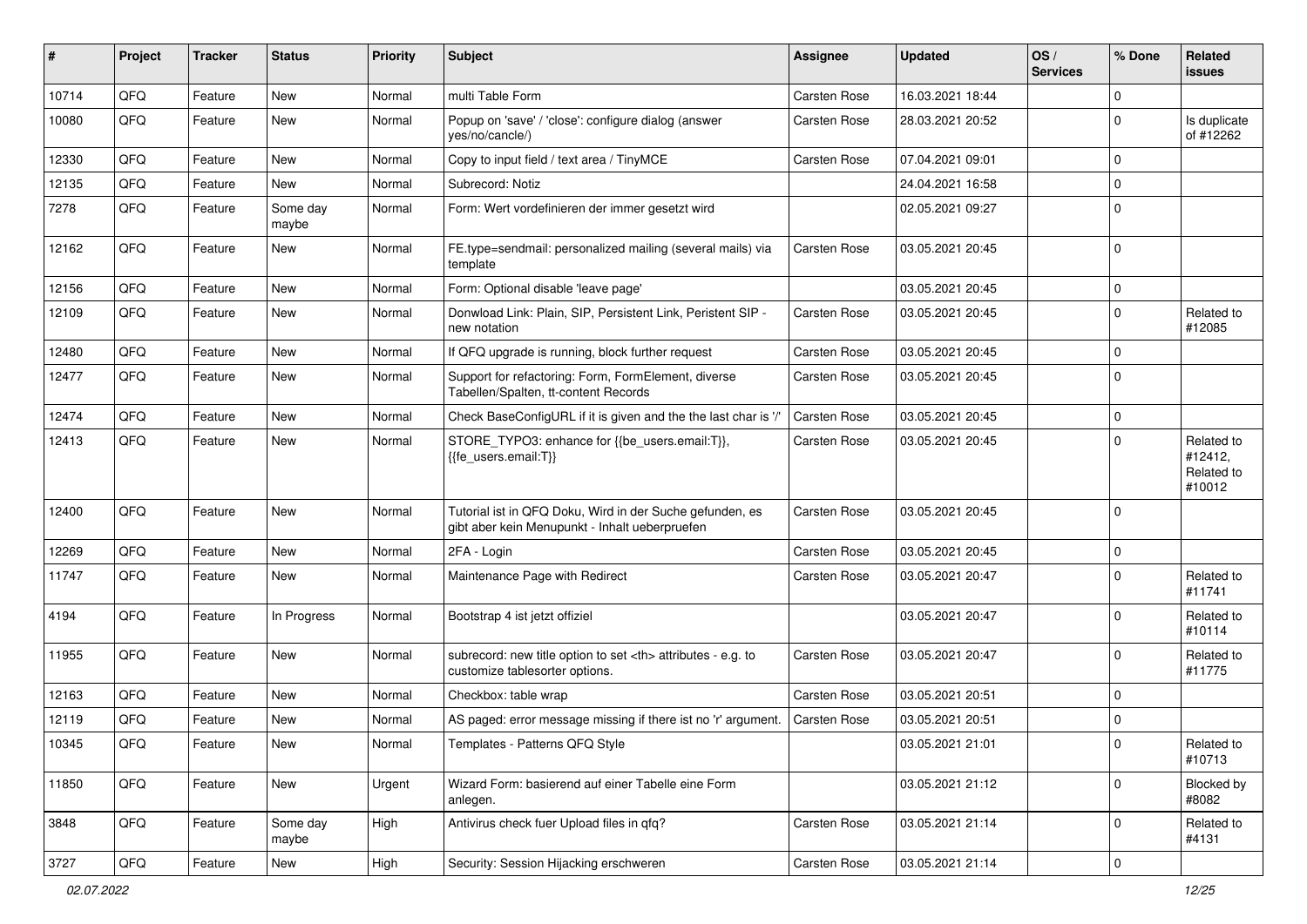| #     | Project | <b>Tracker</b> | <b>Status</b>     | <b>Priority</b> | <b>Subject</b>                                                                                                 | Assignee            | <b>Updated</b>   | OS/<br><b>Services</b> | % Done      | Related<br><b>issues</b>                      |
|-------|---------|----------------|-------------------|-----------------|----------------------------------------------------------------------------------------------------------------|---------------------|------------------|------------------------|-------------|-----------------------------------------------|
| 880   | QFQ     | Feature        | Some day<br>maybe | Urgent          | Security: PHP, SQL Injection, XSS                                                                              |                     | 03.05.2021 21:14 |                        | $\Omega$    | Related to<br>#14320                          |
| 5715  | QFQ     | Feature        | <b>New</b>        | High            | PDF Caching                                                                                                    | <b>Carsten Rose</b> | 03.05.2021 21:14 |                        | $\Omega$    | Related to<br>#5851,<br>Related to<br>#6357   |
| 4258  | QFQ     | Feature        | Some day<br>maybe | High            | <b>System Defaults: Forms</b>                                                                                  | Carsten Rose        | 03.05.2021 21:14 |                        | $\Omega$    |                                               |
| 3990  | QFQ     | Feature        | Some day<br>maybe | High            | custom class definition: add space automatically                                                               | <b>Carsten Rose</b> | 03.05.2021 21:14 |                        | $\Omega$    |                                               |
| 3967  | QFQ     | Feature        | Some day<br>maybe | High            | Report: Checkbox, Radio, Dropdown, Input welches ohne<br>Submit funktioniert - 'Inline-Form'                   | <b>Carsten Rose</b> | 03.05.2021 21:14 |                        | $\mathbf 0$ |                                               |
| 8962  | QFQ     | Feature        | New               | High            | allow for form fields with identical names                                                                     | Carsten Rose        | 03.05.2021 21:14 |                        | $\Omega$    |                                               |
| 7850  | QFQ     | Feature        | New               | High            | Upload records: non 'pathFileName' column                                                                      | <b>Carsten Rose</b> | 03.05.2021 21:14 |                        | $\mathbf 0$ |                                               |
| 9548  | QFQ     | Feature        | Feedback          | High            | FormElement: Pattern mismatch - optional report only on<br>focus lost                                          | Benjamin Baer       | 03.05.2021 21:14 |                        | $\Omega$    |                                               |
| 12465 | QFQ     | Feature        | <b>New</b>        | Normal          | QFQ Function: use in FE to fill StoreRecord                                                                    | <b>Carsten Rose</b> | 05.05.2021 21:58 |                        | $\mathbf 0$ |                                               |
| 12504 | QFQ     | Feature        | Priorize          | Normal          | sql.log: report fe.id                                                                                          | Carsten Rose        | 05.05.2021 22:09 |                        | $\Omega$    |                                               |
| 12503 | QFQ     | Feature        | Priorize          | Normal          | Detect dangerous UPDATE statement with missing WHERE                                                           | <b>Carsten Rose</b> | 05.05.2021 22:09 |                        | $\Omega$    |                                               |
| 11320 | QFQ     | Feature        | Priorize          | Normal          | Typo3 Version 10 support                                                                                       | Carsten Rose        | 05.05.2021 22:09 |                        | $\mathbf 0$ |                                               |
| 9394  | QFQ     | Feature        | Priorize          | Normal          | REST: allow for non numerical ids in get requests                                                              | Carsten Rose        | 05.05.2021 22:10 |                        | $\Omega$    |                                               |
| 8963  | QFQ     | Feature        | Priorize          | Normal          | Setting values in a store: flexible way                                                                        | Carsten Rose        | 05.05.2021 22:10 |                        | $\Omega$    | Related to<br>#8975                           |
| 3867  | QFQ     | Feature        | Priorize          | Normal          | Readonly Formular: Template Groups add/delete<br>ausbeldnen                                                    | Carsten Rose        | 05.05.2021 22:12 |                        | $\Omega$    |                                               |
| 8044  | QFQ     | Feature        | Priorize          | Normal          | Transaction: a) Form, b) Report                                                                                | Carsten Rose        | 05.05.2021 22:14 |                        | $\Omega$    | Related to<br>#8043                           |
| 9668  | QFQ     | Feature        | Priorize          | Normal          | Form.mode: rename 'hidden' to 'hide'                                                                           | Carsten Rose        | 05.05.2021 22:14 |                        | $\Omega$    | Related to<br>#6437                           |
| 12439 | QFQ     | Feature        | In Progress       | Normal          | TinyMCE Paste from Word & Character Count/Limit                                                                | <b>Carsten Rose</b> | 05.05.2021 22:15 |                        | $\Omega$    |                                               |
| 12412 | QFQ     | Feature        | New               | Normal          | Action/Escape qualifier 'e' (empty), '0': if given, an empty<br>string (or '0') will be treated as 'not found' | <b>Carsten Rose</b> | 08.05.2021 09:40 |                        | $\Omega$    | Related to<br>#12413,<br>Related to<br>#10012 |
| 10011 | QFQ     | Feature        | Priorize          | Normal          | Offer new STORE TYPO3 Variable 'beUser', 'beEmail'                                                             | <b>Carsten Rose</b> | 08.05.2021 09:51 |                        | $\Omega$    | Related to<br>#10012.<br>Related to<br>#12511 |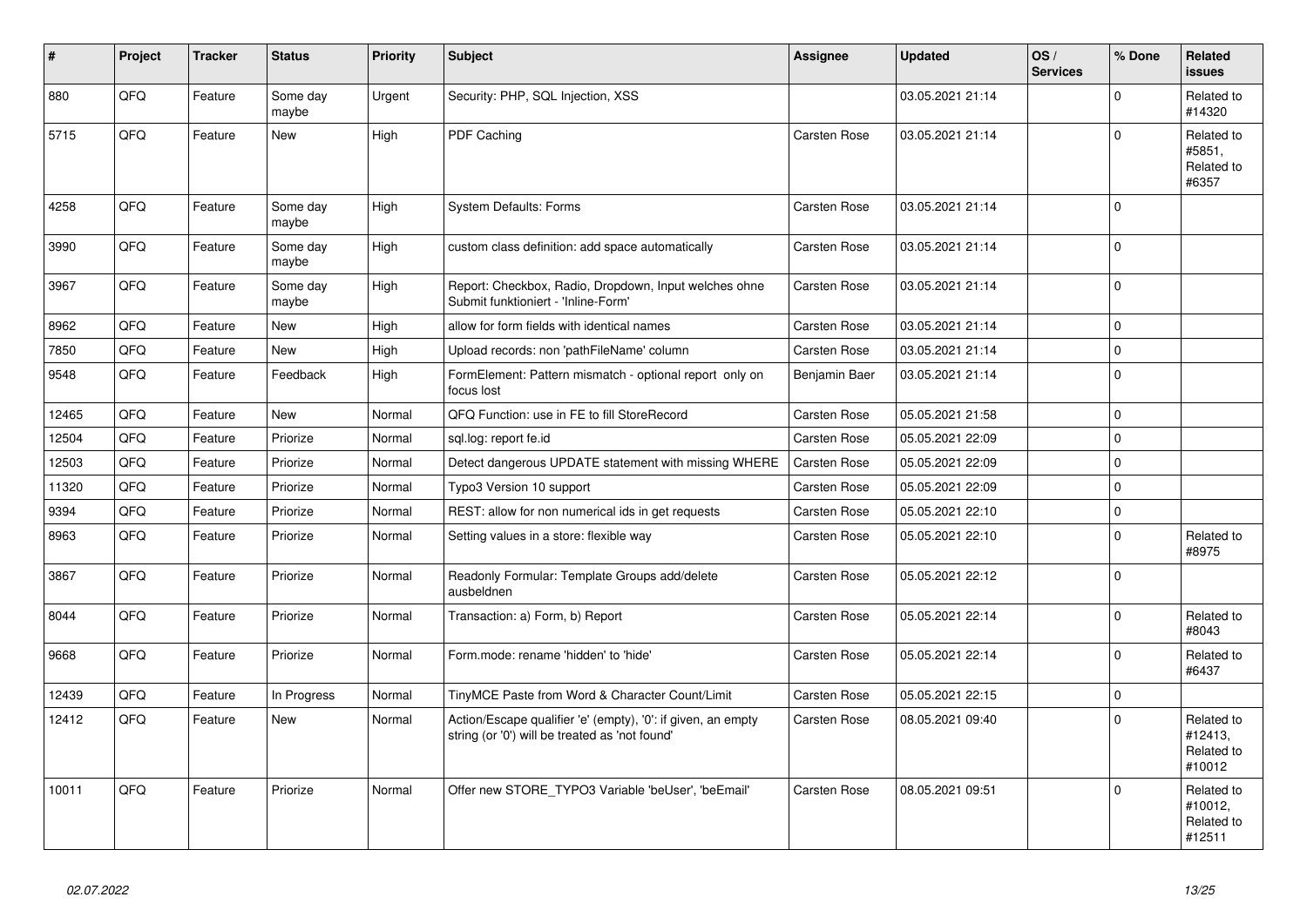| #     | Project | <b>Tracker</b> | <b>Status</b>     | <b>Priority</b> | <b>Subject</b>                                                        | <b>Assignee</b>     | <b>Updated</b>   | OS/<br><b>Services</b> | % Done         | Related<br>issues                                                      |
|-------|---------|----------------|-------------------|-----------------|-----------------------------------------------------------------------|---------------------|------------------|------------------------|----------------|------------------------------------------------------------------------|
| 10012 | QFQ     | Feature        | Priorize          | Normal          | redirectAllMailTo: {{beEmail:T}}                                      | <b>Carsten Rose</b> | 08.05.2021 09:54 |                        | $\Omega$       | Related to<br>#12412,<br>Related to<br>#12413,<br>Related to<br>#10011 |
| 11893 | QFQ     | Feature        | New               | High            | Broken SIP: a) only report one time, b) only report in main<br>column | Carsten Rose        | 12.05.2021 12:13 |                        | $\mathbf 0$    | Related to<br>#12532,<br>Related to<br>#14187                          |
| 9346  | QFQ     | Feature        | Priorize          | Normal          | beforeSave: check if an upload is given                               | <b>Carsten Rose</b> | 11.06.2021 21:18 |                        | $\Omega$       |                                                                        |
| 9348  | QFQ     | Feature        | <b>New</b>        | Normal          | defaultThumbnailSize: pre render thumbnails                           | Carsten Rose        | 12.06.2021 09:05 |                        | $\Omega$       |                                                                        |
| 6723  | QFQ     | Feature        | <b>New</b>        | Normal          | Report QFQ Installation and Version                                   | Carsten Rose        | 12.06.2021 09:07 |                        | $\mathbf 0$    |                                                                        |
| 6261  | QFQ     | Feature        | New               | Normal          | Persistent SIP                                                        | <b>Carsten Rose</b> | 12.06.2021 09:07 |                        | $\Omega$       | Related to<br>#10819                                                   |
| 11460 | QFQ     | Feature        | <b>New</b>        | Normal          | Easier creation of changelog: gitchangelog                            | Carsten Rose        | 12.06.2021 10:20 |                        | 0              | Related to<br>#13467                                                   |
| 12679 | QFQ     | Feature        | <b>New</b>        | Normal          | tablesorter: custom column width                                      | Carsten Rose        | 16.06.2021 11:10 |                        | $\overline{0}$ |                                                                        |
| 8204  | QFQ     | Feature        | Priorize          | High            | Position 'required mark'                                              | <b>Carsten Rose</b> | 16.06.2021 13:44 |                        | $\mathbf 0$    |                                                                        |
| 4445  | QFQ     | Feature        | Some day<br>maybe | Normal          | template group: Option to simulate fieldset                           |                     | 28.06.2021 14:11 |                        | $\overline{0}$ |                                                                        |
| 11980 | QFQ     | Feature        | In Progress       | Normal          | protected verzeichnis MUSS geschützt werden                           | <b>Carsten Rose</b> | 07.09.2021 13:30 |                        | $\mathbf 0$    |                                                                        |
| 11036 | QFQ     | Feature        | Some day<br>maybe | Normal          | inline report editor permissions                                      | <b>Carsten Rose</b> | 16.09.2021 15:09 |                        | $\Omega$       | Related to<br>#11323                                                   |
| 10745 | QFQ     | Feature        | Some day<br>maybe | Normal          | <b>Tablesorter Excel Export</b>                                       | <b>Carsten Rose</b> | 16.09.2021 15:09 |                        | $\mathbf 0$    |                                                                        |
| 10116 | QFQ     | Feature        | Some day<br>maybe | Normal          | TypeAhead: Tag - show inside 'input' element                          | Carsten Rose        | 16.09.2021 15:09 |                        | $\overline{0}$ |                                                                        |
| 7453  | QFQ     | Feature        | Some day<br>maybe | Normal          | import / export forms QFQ                                             | <b>Carsten Rose</b> | 16.09.2021 15:10 |                        | $\Omega$       |                                                                        |
| 7452  | QFQ     | Feature        | Some day<br>maybe | Normal          | automate deployment new QFQ version                                   | <b>Carsten Rose</b> | 16.09.2021 15:10 |                        | $\Omega$       |                                                                        |
| 10095 | QFQ     | Feature        | Some day<br>maybe | Normal          | Generic Gitlab Integration into QFQ                                   | Carsten Rose        | 16.09.2021 15:10 |                        | $\mathbf 0$    |                                                                        |
| 8586  | QFQ     | Feature        | Some day<br>maybe | Normal          | QFQ: Enhance Error message for 'record not found'                     | Carsten Rose        | 16.09.2021 15:10 |                        | $\overline{0}$ |                                                                        |
| 8520  | QFQ     | Feature        | Some day<br>maybe | Normal          | Bring QFQ to Composer                                                 | <b>Carsten Rose</b> | 16.09.2021 15:10 |                        | $\Omega$       |                                                                        |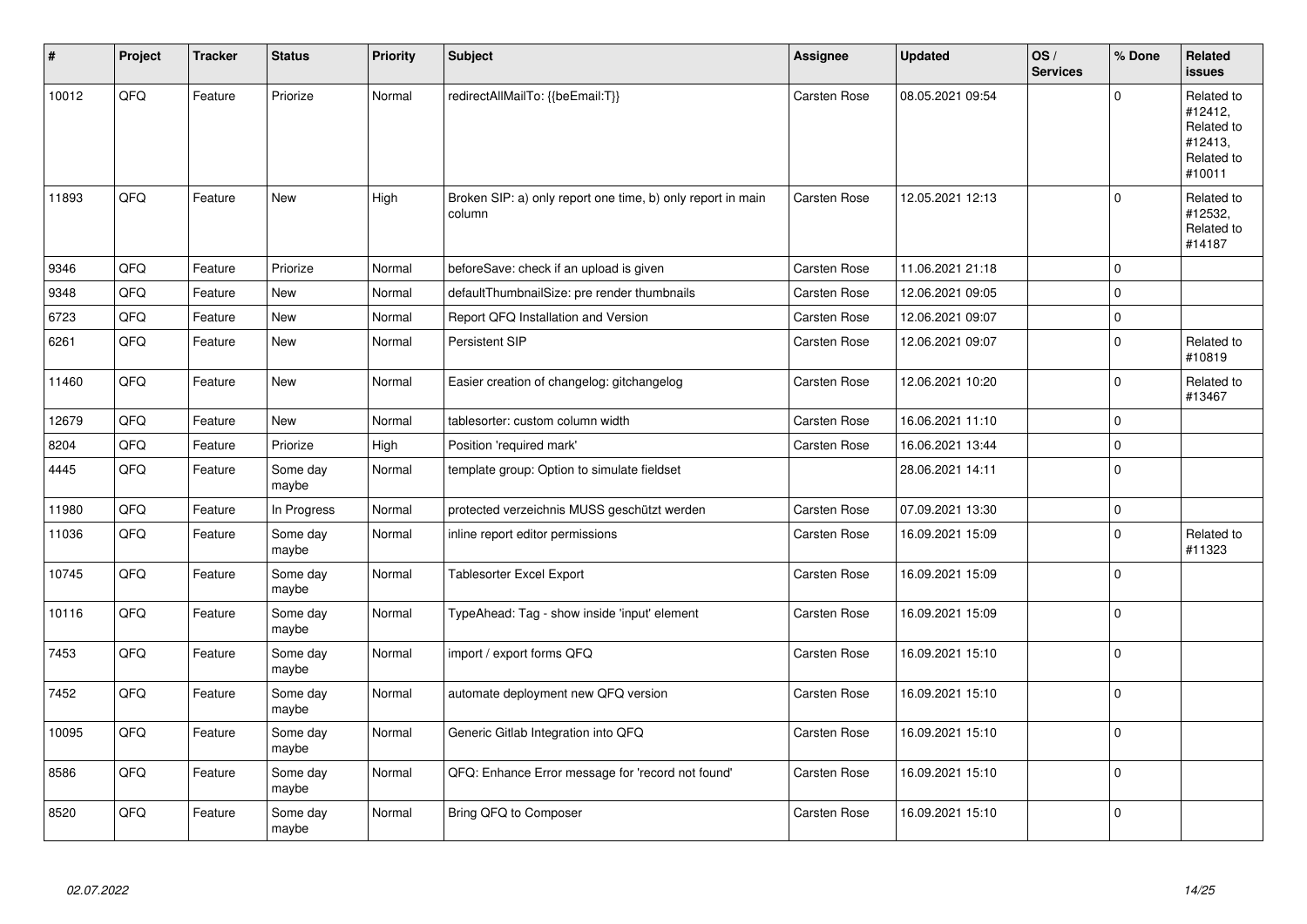| #     | Project | <b>Tracker</b> | <b>Status</b>              | <b>Priority</b> | <b>Subject</b>                                                                                                                        | <b>Assignee</b> | <b>Updated</b>   | OS/<br><b>Services</b> | % Done      | Related<br><b>issues</b>                        |
|-------|---------|----------------|----------------------------|-----------------|---------------------------------------------------------------------------------------------------------------------------------------|-----------------|------------------|------------------------|-------------|-------------------------------------------------|
| 8101  | QFQ     | Feature        | Some day<br>maybe          | Normal          | Password hash: support further hashing methods                                                                                        | Carsten Rose    | 16.09.2021 15:10 |                        | $\Omega$    |                                                 |
| 12315 | QFQ     | Feature        | Some day<br>maybe          | Normal          | Form History (Diffs) / Backups                                                                                                        | Carsten Rose    | 16.09.2021 15:10 |                        | $\mathbf 0$ |                                                 |
| 11323 | QFQ     | Feature        | Some day<br>maybe          | Normal          | Report Frontend Editor Modal + Codemirror                                                                                             | Carsten Rose    | 16.09.2021 15:10 |                        | $\Omega$    | Related to<br>#11036                            |
| 11322 | QFQ     | Feature        | Some day<br>maybe          | Normal          | Form Element JSON - (multiline parameter field)                                                                                       | Carsten Rose    | 16.09.2021 15:10 |                        | $\Omega$    |                                                 |
| 11217 | QFQ     | Feature        | Some day<br>maybe          | Normal          | <b>Extend Script Functionality</b>                                                                                                    | Carsten Rose    | 16.09.2021 15:10 |                        | $\mathbf 0$ |                                                 |
| 10716 | QFQ     | Feature        | Some day<br>maybe          | Normal          | Business Logic mit Externen Skripten                                                                                                  | Carsten Rose    | 16.09.2021 15:10 |                        | $\Omega$    | Related to<br>#10713,<br>Related to<br>#8217    |
| 12337 | QFQ     | Feature        | Some day<br>maybe          | Normal          | Database.php: better caching                                                                                                          | Carsten Rose    | 16.09.2021 15:10 |                        | $\mathbf 0$ |                                                 |
| 13354 | QFQ     | Feature        | New                        | Normal          | Using Websocket in QFQ                                                                                                                | Carsten Rose    | 10.11.2021 15:47 |                        | $\Omega$    |                                                 |
| 8082  | QFQ     | Feature        | Priorize                   | High            | Contact form without saving record                                                                                                    | Carsten Rose    | 07.12.2021 15:20 |                        | $\Omega$    | Related to<br>#8587,<br><b>Blocks</b><br>#11850 |
| 11702 | QFQ     | Feature        | New                        | Normal          | HTML Special Char makes no sense for 'allbut' if '&' is<br>forbidden                                                                  | Carsten Rose    | 07.12.2021 16:35 |                        | $\Omega$    | Related to<br>#5112,<br>Related to<br>#14320    |
| 12186 | QFQ     | Feature        | New                        | High            | TinyMCE Config für Objekte                                                                                                            | Carsten Rose    | 07.12.2021 17:19 |                        | $\Omega$    | <b>Blocks</b><br>#12632                         |
| 10114 | QFQ     | Feature        | New                        | High            | Symbol (Link): 'G:' (Glyphicon) replaced by 'i:' (icon)                                                                               |                 | 07.12.2021 17:19 |                        | $\Omega$    | Related to<br>#3797,<br>Related to<br>#4194     |
| 12532 | QFQ     | Feature        | New                        | High            | SIP-Parameter bei Seitenaufruf in Browser-Console<br>anzeigen                                                                         | Carsten Rose    | 07.12.2021 17:19 |                        | $\Omega$    | Related to<br>#11893,<br>Related to<br>#14187   |
| 12544 | QFQ     | Feature        | New                        | High            | a) ' AS _link' new also as ' AS _format', b) sortierung via<br>'display: none;', c) '_format' benoeitgt nicht zwingend<br>u/U/p/m/z/d | Carsten Rose    | 14.12.2021 16:03 |                        | $\mathbf 0$ |                                                 |
| 13566 | QFO     | Feature        | Ready to sync<br>(develop) | Normal          | Delete config-example.qfq.php file                                                                                                    | Carsten Rose    | 23.12.2021 09:25 |                        | $\mathbf 0$ |                                                 |
| 9135  | QFO     | Feature        | Priorize                   | Normal          | Progress Bar generic / replace old hourglass download<br>popup                                                                        | Benjamin Baer   | 03.01.2022 07:43 |                        | $\mathbf 0$ |                                                 |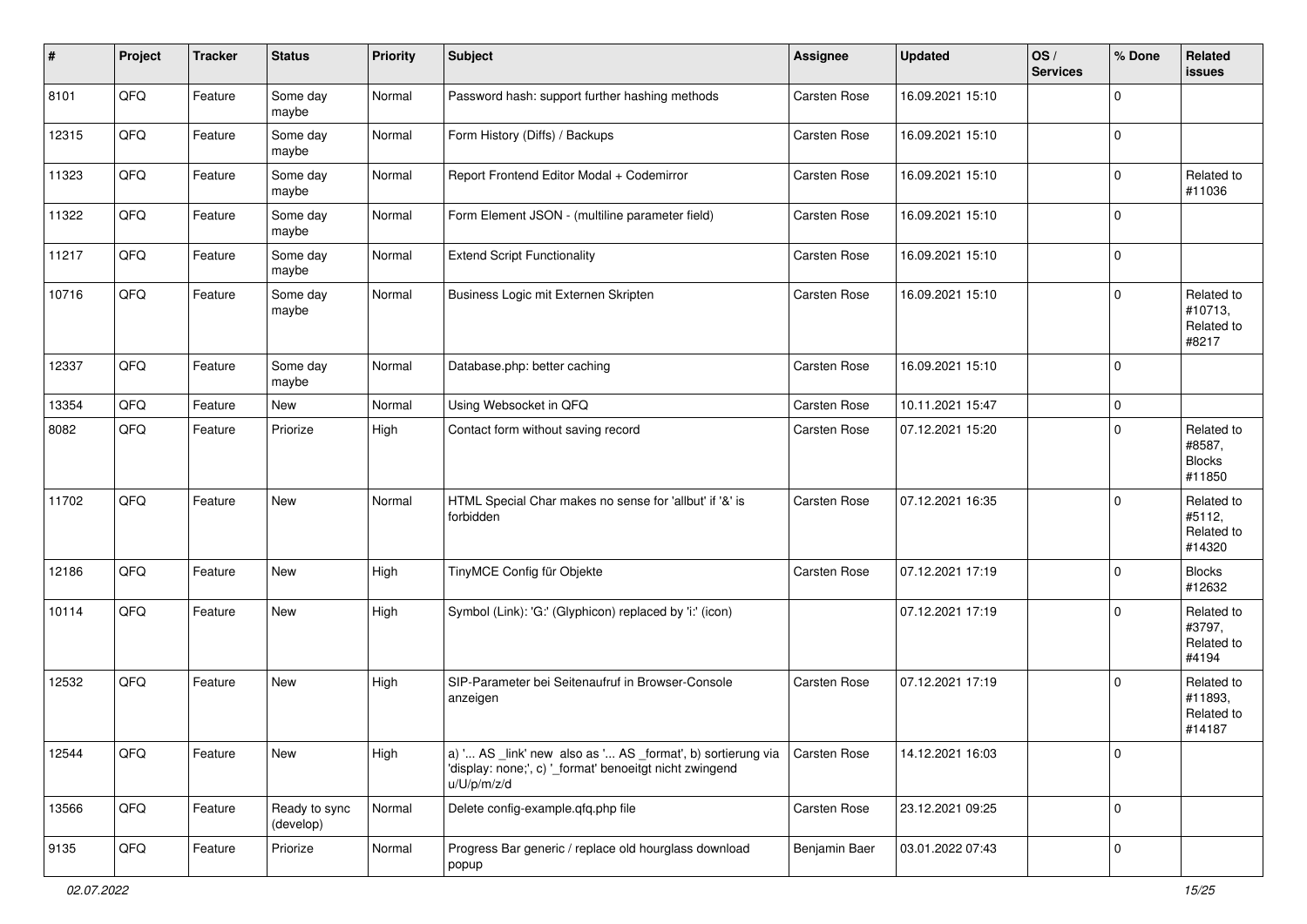| ∦     | Project | <b>Tracker</b> | <b>Status</b>     | <b>Priority</b> | <b>Subject</b>                                                                        | <b>Assignee</b>     | <b>Updated</b>   | OS/<br><b>Services</b> | % Done      | Related<br><b>issues</b>                    |
|-------|---------|----------------|-------------------|-----------------|---------------------------------------------------------------------------------------|---------------------|------------------|------------------------|-------------|---------------------------------------------|
| 7965  | QFQ     | Feature        | Priorize          | Normal          | Input type 'text' with visual format - currency                                       | Benjamin Baer       | 03.01.2022 07:45 |                        | $\Omega$    |                                             |
| 6870  | QFQ     | Feature        | Priorize          | Normal          | Click on '_link' triggers an API call                                                 | Benjamin Baer       | 03.01.2022 08:25 |                        | $\mathbf 0$ |                                             |
| 12476 | QFQ     | Feature        | New               | Normal          | clearMe: a) should trigger 'dirty', b) sticky on textarea resize                      | Benjamin Baer       | 04.01.2022 08:40 |                        | $\Omega$    | Related to<br>#9528                         |
| 4413  | QFQ     | Feature        | New               | Normal          | fieldset: show/hidden, modeSql, dynamicUpdate                                         | <b>Carsten Rose</b> | 09.02.2022 15:19 |                        | $\mathbf 0$ |                                             |
| 5894  | QFQ     | Feature        | Feedback          | Normal          | Typeahead in Report: show/hide rows dynamically                                       | <b>Carsten Rose</b> | 18.02.2022 08:50 |                        | $\mathbf 0$ | Related to<br>#5893,<br>Related to<br>#5885 |
| 5548  | QFQ     | Feature        | Some day<br>maybe | Normal          | 801 Textfiles/Scriptfiles als Thumbnail                                               | <b>Carsten Rose</b> | 07.03.2022 16:26 |                        | $\Omega$    |                                             |
| 13843 | QFQ     | Feature        | <b>New</b>        | Normal          | Create JWT via QFQ                                                                    | <b>Carsten Rose</b> | 19.03.2022 17:42 |                        | $\mathbf 0$ |                                             |
| 13841 | QFQ     | Feature        | New               | Normal          | Create PDF via iText - evaluate                                                       | <b>Carsten Rose</b> | 19.03.2022 17:42 |                        | $\mathbf 0$ |                                             |
| 13757 | QFQ     | Feature        | New               | High            | QR / Bar-Code Plugin                                                                  | Enis Nuredini       | 19.03.2022 17:43 |                        | $\Omega$    |                                             |
| 13700 | QFQ     | Feature        | New               | Normal          | Redesign qfq.io Seite                                                                 | <b>Carsten Rose</b> | 19.03.2022 17:43 |                        | $\mathbf 0$ |                                             |
| 13467 | QFQ     | Feature        | New               | Normal          | ChangeLog Generator                                                                   | <b>Carsten Rose</b> | 19.03.2022 17:46 |                        | $\Omega$    | Related to<br>#11460                        |
| 12664 | QFQ     | Feature        | New               | Normal          | TinyMCE: report/remove malicous HTML/JS Code                                          | <b>Carsten Rose</b> | 19.03.2022 17:47 |                        | $\mathbf 0$ | Related to<br>#14320                        |
| 12603 | QFQ     | Feature        | New               | Normal          | Dropdown (Select), Radio, checkbox:<br>itemListAlways={{!SELECT key, value}}          | <b>Carsten Rose</b> | 19.03.2022 17:47 |                        | $\Omega$    |                                             |
| 12556 | QFQ     | Feature        | New               | Normal          | Pills Title: colored = static or dynamic on allrequiredgiven                          | Benjamin Baer       | 19.03.2022 17:49 |                        | $\Omega$    |                                             |
| 5366  | QFQ     | Feature        | Priorize          | Normal          | Saving with keyboard shortcuts                                                        | Benjamin Baer       | 21.03.2022 09:47 |                        | $\mathbf 0$ |                                             |
| 6224  | QFQ     | Feature        | Priorize          | Normal          | Dynamic update: fade in/out fields                                                    | Benjamin Baer       | 21.03.2022 09:50 |                        | $\mathbf 0$ |                                             |
| 5562  | QFQ     | Feature        | Priorize          | Normal          | Drag'n'Drop fuer Uploads                                                              | Benjamin Baer       | 21.03.2022 09:52 |                        | $\Omega$    | Related to<br>#9706                         |
| 6801  | QFQ     | Feature        | Priorize          | Normal          | Fabric: Maximize / FullIscreen                                                        | Benjamin Baer       | 21.03.2022 09:56 |                        | $\Omega$    |                                             |
| 7602  | QFQ     | Feature        | ToDo              | High            | Multi Select: with checkboxes                                                         | Benjamin Baer       | 22.03.2022 09:07 |                        | $\mathbf 0$ |                                             |
| 11892 | QFQ     | Feature        | New               | Normal          | tablesorter: columns with links are hard to order - new<br>qualifier 'Y: <ord>'</ord> | Enis Nuredini       | 23.03.2022 09:22 |                        | $\Omega$    |                                             |
| 10463 | QFG     | Feature        | New               | Normal          | Report_link: expliztes setzen von HTML Tags (Bedarf fuer<br>'data-selenium' & 'id')   | Enis Nuredini       | 23.03.2022 09:23 |                        | $\mathbf 0$ | Related to<br>#7648                         |
| 10569 | QFQ     | Feature        | Priorize          | Normal          | link _blank more safe                                                                 | Enis Nuredini       | 25.03.2022 12:44 |                        | $\mathbf 0$ |                                             |
| 13900 | QFQ     | Feature        | Priorize          | Normal          | Selenium: Check das Cookie/PDF funktioniert                                           | Enis Nuredini       | 25.03.2022 12:45 |                        | $\mathbf 0$ |                                             |
| 10979 | QFQ     | Feature        | New               | Normal          | Ajax Calls an API - dataReport                                                        | Carsten Rose        | 11.05.2022 12:15 |                        | $\mathbf 0$ |                                             |
| 10782 | QFQ     | Feature        | Feedback          | Normal          | Tiny MCE: Image Upload                                                                | Enis Nuredini       | 16.05.2022 23:16 |                        | $\mathbf 0$ | Related to<br>#12452                        |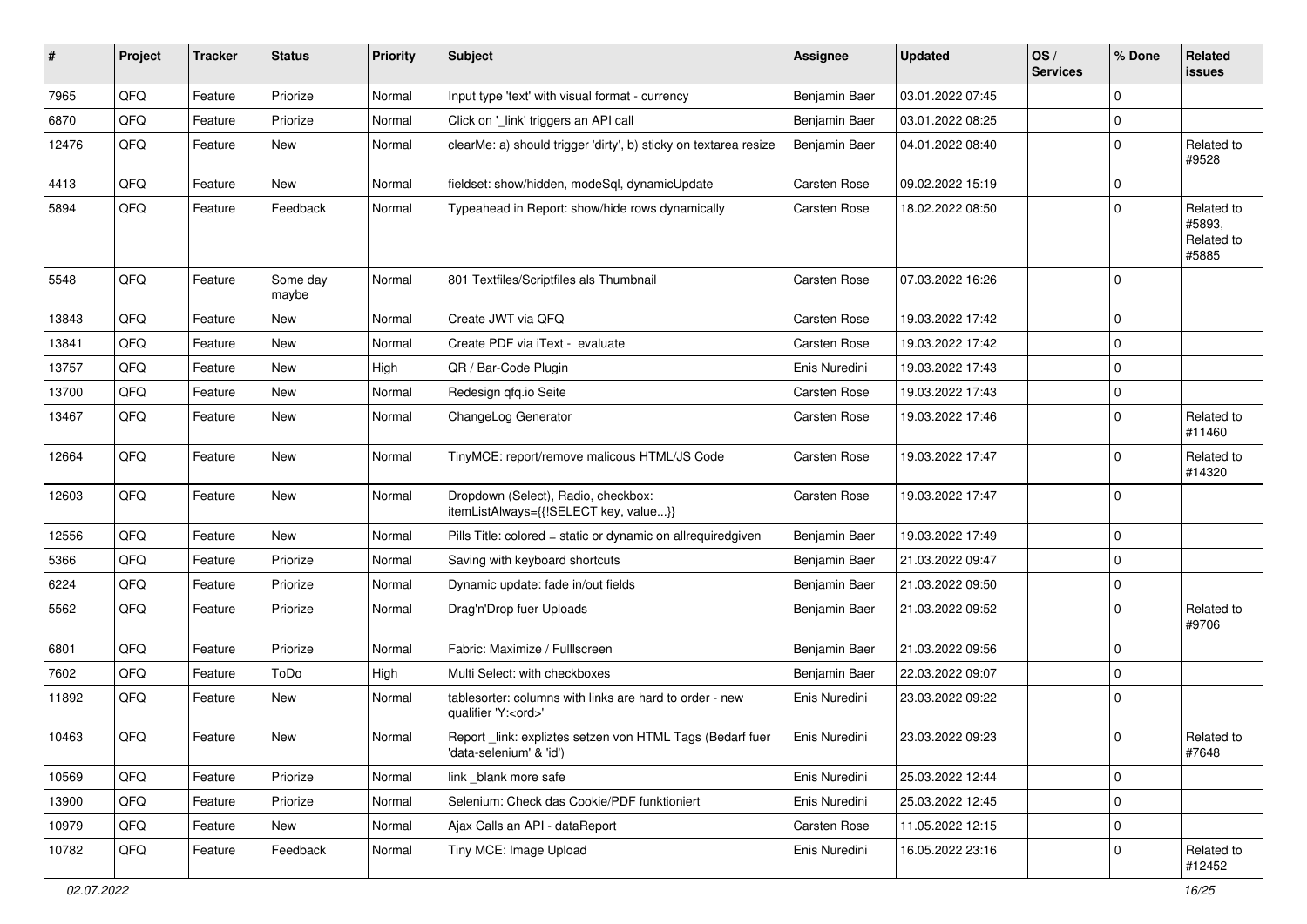| $\vert$ # | Project | <b>Tracker</b> | <b>Status</b>     | Priority | <b>Subject</b>                                                    | Assignee               | <b>Updated</b>   | OS/<br><b>Services</b> | % Done              | Related<br><b>issues</b>                                               |
|-----------|---------|----------------|-------------------|----------|-------------------------------------------------------------------|------------------------|------------------|------------------------|---------------------|------------------------------------------------------------------------|
| 13945     | QFQ     | Feature        | New               | Normal   | As _link: content before/after link                               | Enis Nuredini          | 28.05.2022 11:01 |                        | $\Omega$            | Related to<br>#12262                                                   |
| 14028     | QFQ     | Feature        | New               | Normal   | Required notification: visual nicer                               | Enis Nuredini          | 28.05.2022 11:01 |                        | $\mathbf 0$         |                                                                        |
| 14187     | QFQ     | Feature        | New               | High     | gfg.log: show current URL                                         | Carsten Rose           | 28.05.2022 11:02 |                        | $\mathbf 0$         | Related to<br>#13933,<br>Related to<br>#12532,<br>Related to<br>#11893 |
| 14227     | QFQ     | Feature        | <b>New</b>        | Normal   | Selenium Konkurrenz: cypress.io                                   | Enis Nuredini          | 28.05.2022 11:02 |                        | $\mathbf 0$         |                                                                        |
| 13609     | QFQ     | Feature        | <b>New</b>        | Normal   | QFQ Introduction: Seite aufloesen                                 | Philipp<br>Gröbelbauer | 28.05.2022 11:02 |                        | $\mathbf 0$         |                                                                        |
| 14090     | QFQ     | Feature        | New               | Normal   | Nützliche _script funktionen                                      | Carsten Rose           | 28.05.2022 11:03 |                        | $\mathbf 0$         |                                                                        |
| 14185     | QFQ     | Feature        | New               | Normal   | External/Autocron.php - better suitable directory                 | Support: System        | 28.05.2022 11:03 |                        | $\pmb{0}$           |                                                                        |
| 9052      | QFQ     | Feature        | Feedback          | High     | Report: CodeMirror with SQL Syntax Highlight in FE                | Enis Nuredini          | 08.06.2022 10:25 |                        | $\mathsf{O}\xspace$ |                                                                        |
| 12611     | QFQ     | Feature        | Some day<br>maybe | Normal   | Refactoring: Bootstrap with Lazy Loading                          | Carsten Rose           | 08.06.2022 10:37 |                        | $\mathbf 0$         | Related to<br>#12490,<br>Related to<br>#10013,<br>Related to<br>#7732  |
| 12490     | QFQ     | Feature        | <b>New</b>        | Normal   | Loading Plugins in QFQ - see what tinymce does. (lazy<br>loading) | Benjamin Baer          | 08.06.2022 10:37 |                        | $\Omega$            | Related to<br>#12611,<br>Related to<br>#10013,<br>Related to<br>#7732  |
| 10013     | QFQ     | Feature        | Some day<br>maybe | Normal   | FE.typ=editor: CodeMirror                                         | <b>Carsten Rose</b>    | 08.06.2022 10:37 |                        | $\Omega$            | Related to<br>#12611,<br>Related to<br>#12490,<br>Related to<br>#7732  |
| 7732      | QFQ     | Feature        | Some day<br>maybe | Normal   | Javascript: Lazy Loading der add on libs                          | Benjamin Baer          | 08.06.2022 10:38 |                        | $\Omega$            | Related to<br>#12611,<br>Related to<br>#12490,<br>Related to<br>#10013 |
| 13608     | QFQ     | Feature        | Some day<br>maybe | Normal   | Automatic Browser Language Redirect                               | Enis Nuredini          | 17.06.2022 08:35 |                        | $\Omega$            |                                                                        |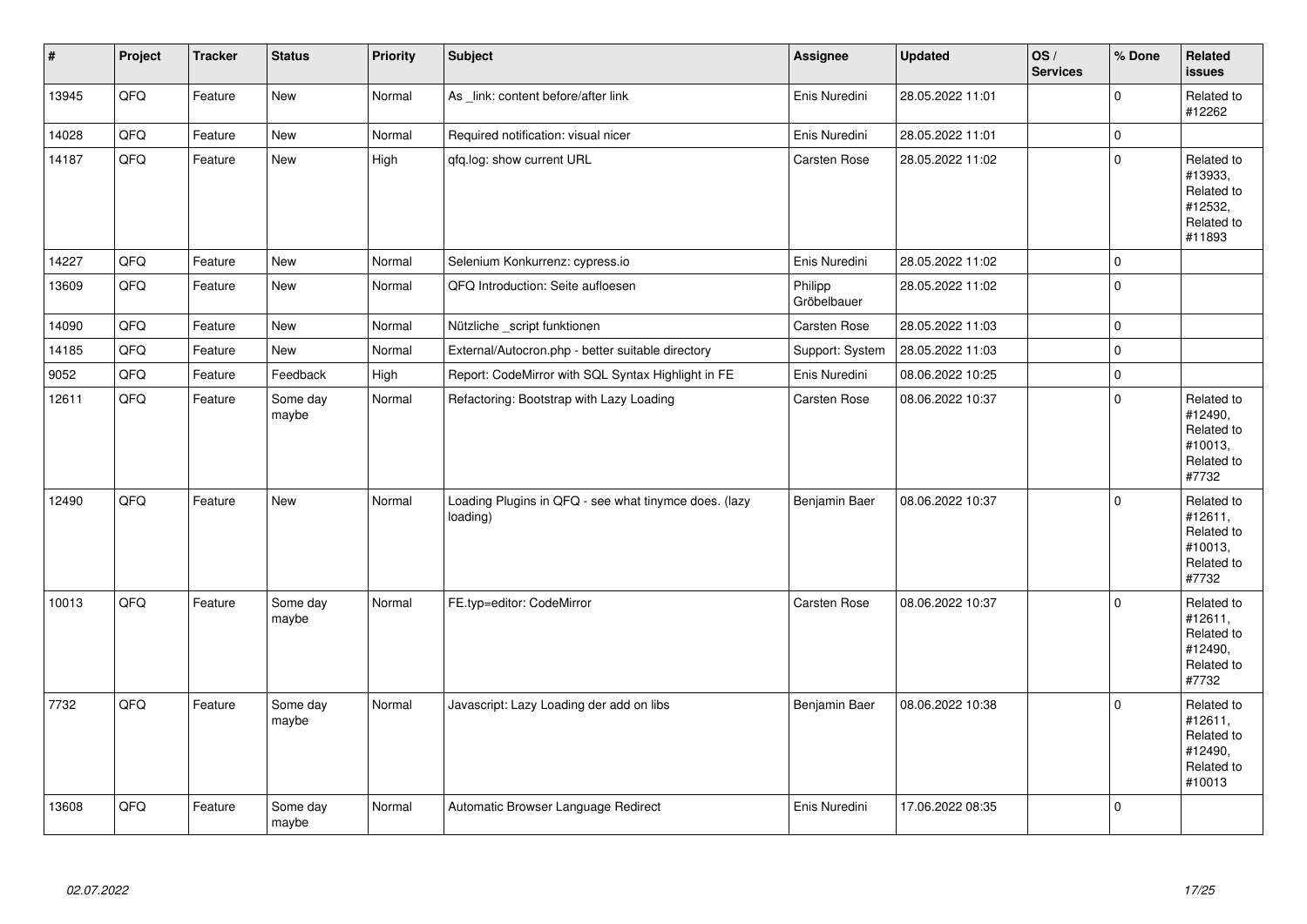| #     | Project | <b>Tracker</b> | <b>Status</b>     | <b>Priority</b> | <b>Subject</b>                                                                                         | Assignee            | <b>Updated</b>   | OS/<br><b>Services</b> | % Done      | Related<br><b>issues</b>                                                                                                                                              |
|-------|---------|----------------|-------------------|-----------------|--------------------------------------------------------------------------------------------------------|---------------------|------------------|------------------------|-------------|-----------------------------------------------------------------------------------------------------------------------------------------------------------------------|
| 12262 | QFQ     | Feature        | ToDo              | Normal          | Form buttons on top: more customable                                                                   | Enis Nuredini       | 17.06.2022 10:44 |                        | $\Omega$    | Related to<br>#13945, Has<br>duplicate<br>#4046, Has<br>duplicate<br>#10080                                                                                           |
| 14320 | QFQ     | Feature        | ToDo              | Normal          | Allow specific HTML Tags and Attributes: general, TinyMCE                                              | Enis Nuredini       | 17.06.2022 10:44 |                        | $\mathbf 0$ | Related to<br>#12664,<br>Related to<br>#12039,<br>Related to<br>#11702,<br>Related to<br>#7239,<br>Related to<br>#3708,<br>Related to<br>#3646,<br>Related to<br>#880 |
| 12452 | QFQ     | Feature        | Priorize          | Normal          | BaseURL: alsways with '/' at the end                                                                   | <b>Carsten Rose</b> | 19.06.2022 13:45 |                        | $\mathbf 0$ | Related to<br>#10782                                                                                                                                                  |
| 14376 | QFQ     | Feature        | New               | Normal          | QFQ Bootstrap: if missing, create stored procedures                                                    | Enis Nuredini       | 19.06.2022 16:37 |                        | $\mathbf 0$ |                                                                                                                                                                       |
| 14371 | QFQ     | Feature        | Priorize          | Normal          | LDAP via REPORT                                                                                        | Carsten Rose        | 19.06.2022 16:37 |                        | 0           |                                                                                                                                                                       |
| 14290 | QFQ     | Feature        | Priorize          | Normal          | FormEditor: Show Table Definition                                                                      | <b>Carsten Rose</b> | 19.06.2022 16:37 |                        | $\mathbf 0$ |                                                                                                                                                                       |
| 12630 | QFQ     | Feature        | In Progress       | Normal          | Input: date[time]: min / max values                                                                    | Enis Nuredini       | 20.06.2022 18:31 |                        | $\mathbf 0$ | Related to<br>#10096,<br>Related to<br>#14302,<br>Related to<br>#14303                                                                                                |
| 9221  | QFQ     | Feature        | <b>New</b>        | Normal          | typeAhead: Zeichenlimite ausschalten                                                                   | <b>Carsten Rose</b> | 29.06.2022 22:36 |                        | $\mathbf 0$ |                                                                                                                                                                       |
| 4018  | QFQ     | Feature        | New               | Normal          | typeahead: long query parameter / answer triggers 'Attack<br>detected' and purges current SIP storage. | <b>Carsten Rose</b> | 29.06.2022 22:46 |                        | $\mathbf 0$ | Related to<br>#9077                                                                                                                                                   |
| 3864  | QFQ     | Feature        | New               | Normal          | Encrypt / decrypt field                                                                                | Enis Nuredini       | 30.06.2022 16:29 |                        | $\mathbf 0$ |                                                                                                                                                                       |
| 8316  | QFQ     | Bug            | Feedback          | Normal          | Documentation/Behaviour for Nested Queries and<br>Record-Store confusing                               | Nicola Chiapolini   | 20.11.2019 09:14 |                        | $\mathbf 0$ |                                                                                                                                                                       |
| 8106  | QFQ     | Bug            | Some day<br>maybe | Normal          | Dynamic Update: Feld kann nicht auf empty zurückgesetzt<br>werden                                      | Carsten Rose        | 11.12.2019 16:01 |                        | $\mathbf 0$ |                                                                                                                                                                       |
| 9020  | QFQ     | Bug            | Some day<br>maybe | Normal          | radio mit buttonClass und dynamicUpdate lassen sich nicht<br>kombinieren                               |                     | 11.12.2019 16:01 |                        | $\mathbf 0$ |                                                                                                                                                                       |
| 4441  | QFG     | Bug            | Some day<br>maybe | Normal          | \$_SERVER Vars sollten nur aus dem Store genommen<br>werden - Code entsprechend anpassen.              |                     | 11.12.2019 16:02 |                        | $\mathbf 0$ |                                                                                                                                                                       |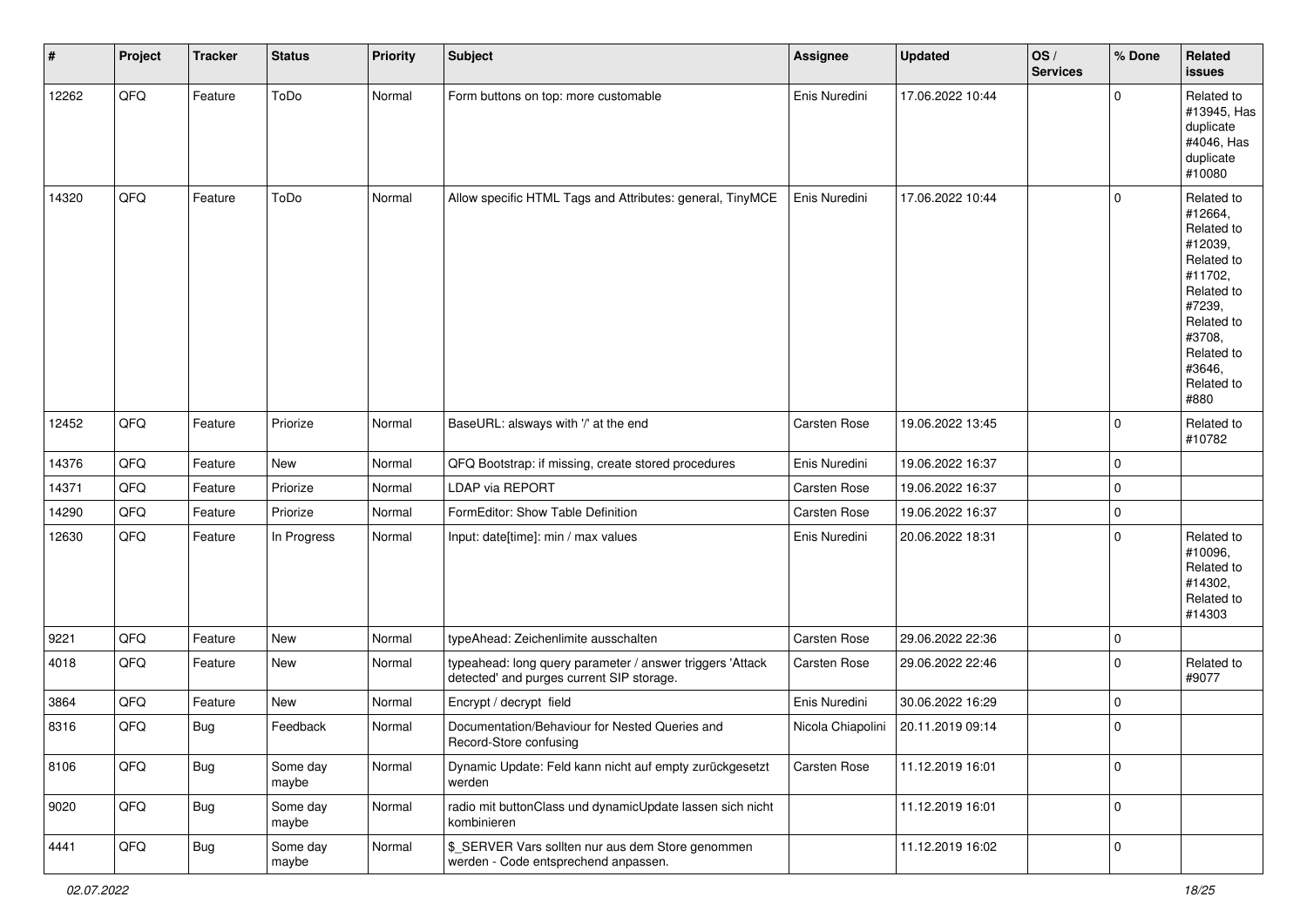| #    | Project | <b>Tracker</b> | <b>Status</b>     | <b>Priority</b> | <b>Subject</b>                                                                                                                | Assignee            | <b>Updated</b>   | OS/<br><b>Services</b> | % Done      | Related<br>issues    |
|------|---------|----------------|-------------------|-----------------|-------------------------------------------------------------------------------------------------------------------------------|---------------------|------------------|------------------------|-------------|----------------------|
| 3349 | QFQ     | <b>Bug</b>     | Some day<br>maybe | Normal          | config.qfq.ini: a) vertraegt keine '=' im Value (z.B. Passwort),<br>b) Values sollten in ticks einschliessbar sein (spaces, ) | <b>Carsten Rose</b> | 11.12.2019 16:02 |                        | 0           |                      |
| 3588 | QFQ     | Bug            | Some day<br>maybe | Normal          | templateGroup: versteckte Elemente werden weiterhin<br>gespeichert.                                                           | <b>Carsten Rose</b> | 11.12.2019 16:02 |                        | $\mathbf 0$ |                      |
| 3682 | QFQ     | Bug            | Some day<br>maybe | Normal          | Dynamic update: Radio buttons                                                                                                 | <b>Carsten Rose</b> | 11.12.2019 16:02 |                        | $\Omega$    |                      |
| 3811 | QFQ     | <b>Bug</b>     | Some day<br>maybe | Normal          | Dynamic Update: extraButtonInfo - Text aktualisieren                                                                          | <b>Carsten Rose</b> | 11.12.2019 16:03 |                        | 0           | Related to<br>#11517 |
| 3750 | QFQ     | Bug            | Some day<br>maybe | Normal          | FE in a row: if one violates check, all are red                                                                               | <b>Carsten Rose</b> | 11.12.2019 16:03 |                        | $\mathbf 0$ |                      |
| 3895 | QFQ     | Bug            | Some day<br>maybe | Normal          | typeahead pedantic: on lehrkredit Idap webpass - if only one<br>person is in dropdown, such person can't be selected          | <b>Carsten Rose</b> | 11.12.2019 16:03 |                        | $\Omega$    |                      |
| 3882 | QFQ     | <b>Bug</b>     | Some day<br>maybe | Normal          | templateGroup: disable 'add' if limit is reached - funktioniert<br>nicht wenn bereits records existierten                     | Carsten Rose        | 11.12.2019 16:03 |                        | $\Omega$    |                      |
| 4008 | QFQ     | Bug            | Some day<br>maybe | Normal          | FormElemen.type=sendmail: wrong 'TO' if 'real<br>name <rea@mail.to>' is used</rea@mail.to>                                    | <b>Carsten Rose</b> | 11.12.2019 16:03 |                        | $\mathbf 0$ |                      |
| 4138 | QFQ     | Bug            | Some day<br>maybe | Normal          | _style fehlt                                                                                                                  |                     | 11.12.2019 16:03 |                        | 0           |                      |
| 4122 | QFQ     | Bug            | Some day<br>maybe | Normal          | file: Render Mode hat keinen Effekt                                                                                           |                     | 11.12.2019 16:03 |                        | $\Omega$    |                      |
| 4293 | QFQ     | Bug            | Some day<br>maybe | Normal          | Download broken if token 'd:' is missing - but no error<br>message                                                            | <b>Carsten Rose</b> | 11.12.2019 16:03 |                        | 0           | Related to<br>#7514  |
| 2063 | QFQ     | Bug            | Some day<br>maybe | Normal          | Pills auf 'inaktiv' setzen falls keine Element auf dem Pill<br>sichtbar sind.                                                 | Benjamin Baer       | 11.12.2019 16:03 |                        | 0           | Related to<br>#3752  |
| 3130 | QFQ     | <b>Bug</b>     | Some day<br>maybe | Normal          | Debug Info's nicht korrekt nach 'New > Save'.                                                                                 | <b>Carsten Rose</b> | 11.12.2019 16:03 |                        | $\Omega$    | Related to<br>#3253  |
| 4756 | QFQ     | Bug            | New               | Normal          | Form dirty even nothing changes                                                                                               | <b>Carsten Rose</b> | 11.12.2019 16:16 |                        | $\Omega$    |                      |
| 3782 | QFQ     | Bug            | Priorize          | Normal          | Bei fehlerhafter Eingabe (z.B. Datum) sollte das erwartete<br>Format angezeigt werden                                         | <b>Carsten Rose</b> | 01.02.2020 10:13 |                        | $\Omega$    |                      |
| 7616 | QFQ     | Bug            | Priorize          | Normal          | Selectlist with Enum & Dynamic Update                                                                                         | <b>Carsten Rose</b> | 01.02.2020 10:13 |                        | 0           |                      |
| 6574 | QFQ     | <b>Bug</b>     | Priorize          | Normal          | gfg.log: Fehlermeldung wurde angezeigt, aber nicht geloggt                                                                    | <b>Carsten Rose</b> | 01.02.2020 10:13 |                        | 0           |                      |
| 8037 | QFQ     | Bug            | Priorize          | Normal          | FE.type=upload (advanced mode): {{slaveld:V}} missing<br>during dynamic update                                                | <b>Carsten Rose</b> | 01.02.2020 10:13 |                        | $\Omega$    |                      |
| 7656 | QFO     | Bug            | Priorize          | Normal          | FE with required, 'pattern' and 'extraButtonLock': always<br>complain about missing value                                     | Carsten Rose        | 01.02.2020 10:13 |                        | $\mathbf 0$ |                      |
| 9947 | QFQ     | <b>Bug</b>     | Priorize          | Normal          | Unwanted error message if missing 'typeAheadSqlPrefetch'                                                                      | Carsten Rose        | 01.02.2020 10:13 |                        | $\mathbf 0$ |                      |
| 9862 | QFQ     | <b>Bug</b>     | Priorize          | Normal          | Failed writing to sql mail qfq.log should throw an exception                                                                  | Carsten Rose        | 01.02.2020 10:13 |                        | 0           |                      |
| 9975 | QFG     | Bug            | Priorize          | Normal          | Dropdown Menu: 'r:3' broken                                                                                                   | Carsten Rose        | 01.02.2020 10:13 |                        | 0           |                      |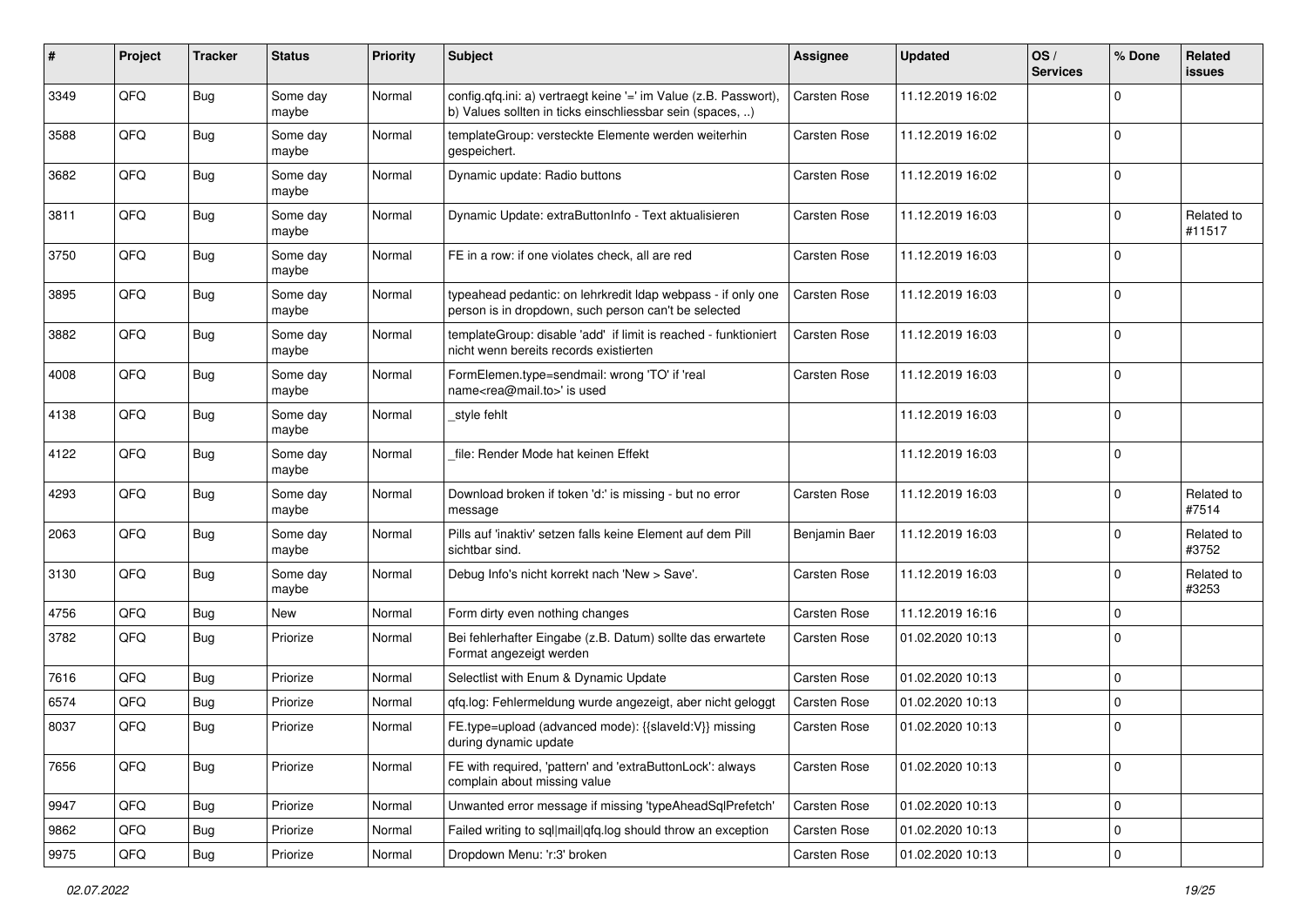| ∦    | Project | <b>Tracker</b> | <b>Status</b>     | <b>Priority</b> | <b>Subject</b>                                                                                                                                           | Assignee            | <b>Updated</b>   | OS/<br><b>Services</b> | % Done      | Related<br>issues   |
|------|---------|----------------|-------------------|-----------------|----------------------------------------------------------------------------------------------------------------------------------------------------------|---------------------|------------------|------------------------|-------------|---------------------|
| 9024 | QFQ     | <b>Bug</b>     | Some day<br>maybe | Normal          | QFQ Einarbeitung                                                                                                                                         |                     | 01.02.2020 15:56 |                        | $\Omega$    |                     |
| 2643 | QFQ     | Bug            | Some day<br>maybe | Normal          | Zend / PHP Webinars anschauen                                                                                                                            | <b>Carsten Rose</b> | 01.02.2020 15:56 |                        | $\Omega$    |                     |
| 9898 | QFQ     | Bug            | Feedback          | Normal          | Formular trotz Timeout gespeichert                                                                                                                       | Benjamin Baer       | 01.02.2020 15:56 |                        | $\mathbf 0$ |                     |
| 9855 | QFQ     | Bug            | <b>New</b>        | Normal          | <b>Required Check</b>                                                                                                                                    |                     | 01.02.2020 15:56 |                        | $\Omega$    |                     |
| 9773 | QFQ     | <b>Bug</b>     | <b>New</b>        | Normal          | form.parameter.formModeGlobal=requiredOff                                                                                                                | Carsten Rose        | 01.02.2020 15:56 |                        | $\Omega$    |                     |
| 9535 | QFQ     | Bug            | Feedback          | Normal          | Report:  AS ' vertical' - column to wide - vertical >> rot45,<br>rot <sub>90</sub>                                                                       | Benjamin Baer       | 01.02.2020 15:56 |                        | $\Omega$    |                     |
| 4583 | QFQ     | <b>Bug</b>     | Some day<br>maybe | Normal          | Dynamic Update bei TypeAhead Feldern                                                                                                                     | <b>Carsten Rose</b> | 01.02.2020 23:19 |                        | $\Omega$    |                     |
| 4528 | QFQ     | Bug            | Some day<br>maybe | Normal          | extraButtonLock mit SQLAhead Bug                                                                                                                         | Carsten Rose        | 01.02.2020 23:19 |                        | $\mathbf 0$ |                     |
| 4092 | QFQ     | Bug            | Some day<br>maybe | Normal          | 1) Logging verbessern wann welches FE warum ausgefuehrt<br>wird, 2) Documentation: Best Practice Template Group                                          | <b>Carsten Rose</b> | 01.02.2020 23:19 |                        | $\Omega$    | Related to<br>#3504 |
| 5021 | QFQ     | Bug            | Some day<br>maybe | Normal          | FE.typ=extra - during save displays error 'datum2' already<br>filled in STORE_SIP - the value is stored nevertheless                                     | Carsten Rose        | 01.02.2020 23:19 |                        | $\Omega$    | Related to<br>#3875 |
| 5877 | QFQ     | Bug            | Some day<br>maybe | Normal          | FE.type=note:bsColumn strange behaviour                                                                                                                  |                     | 01.02.2020 23:19 |                        | $\Omega$    |                     |
| 5768 | QFQ     | Bug            | Some day<br>maybe | Normal          | {{pageLanguage:T}}' missing if QFQ is called via api                                                                                                     | Carsten Rose        | 01.02.2020 23:19 |                        | $\Omega$    |                     |
| 5706 | QFQ     | Bug            | Some day<br>maybe | Normal          | upload: fileDestination needs to be sanatized                                                                                                            | <b>Carsten Rose</b> | 01.02.2020 23:19 |                        | $\Omega$    |                     |
| 5557 | QFQ     | Bug            | Some day<br>maybe | Normal          | Form load: STORE_RECORD filled, but should be empty                                                                                                      | <b>Carsten Rose</b> | 01.02.2020 23:19 |                        | $\Omega$    |                     |
| 5991 | QFQ     | Bug            | Some day<br>maybe | Normal          | URLs with ' ' or long parameter are problematic                                                                                                          | <b>Carsten Rose</b> | 01.02.2020 23:19 |                        | $\Omega$    |                     |
| 7281 | QFQ     | <b>Bug</b>     | Some day<br>maybe | Normal          | Subrecords: on large screen separator line too short                                                                                                     |                     | 01.02.2020 23:19 |                        | $\Omega$    |                     |
| 4651 | QFQ     | <b>Bug</b>     | Some day<br>maybe | Normal          | "Loading document" Modal wird angezeigt bei uzhcd type=2<br>Ansicht                                                                                      | Carsten Rose        | 01.02.2020 23:20 |                        | $\mathbf 0$ |                     |
| 4454 | QFQ     | Bug            | Some day<br>maybe | Normal          | Required Elements: multiple elements in a row - whole row<br>marked if only one input is empty.                                                          | Benjamin Baer       | 01.02.2020 23:20 |                        | $\mathbf 0$ |                     |
| 4398 | QFQ     | Bug            | Some day<br>maybe | Normal          | Typeahead: mouse click in a prefilled input opens a single<br>item dropdown with the current value - click on it seems to<br>set the value, not the key. | Benjamin Baer       | 01.02.2020 23:20 |                        | $\Omega$    | Related to<br>#4457 |
| 4328 | QFQ     | Bug            | Some day<br>maybe | Normal          | Error Message: Show FE name/number on problems in FE                                                                                                     | Carsten Rose        | 01.02.2020 23:20 |                        | $\mathbf 0$ |                     |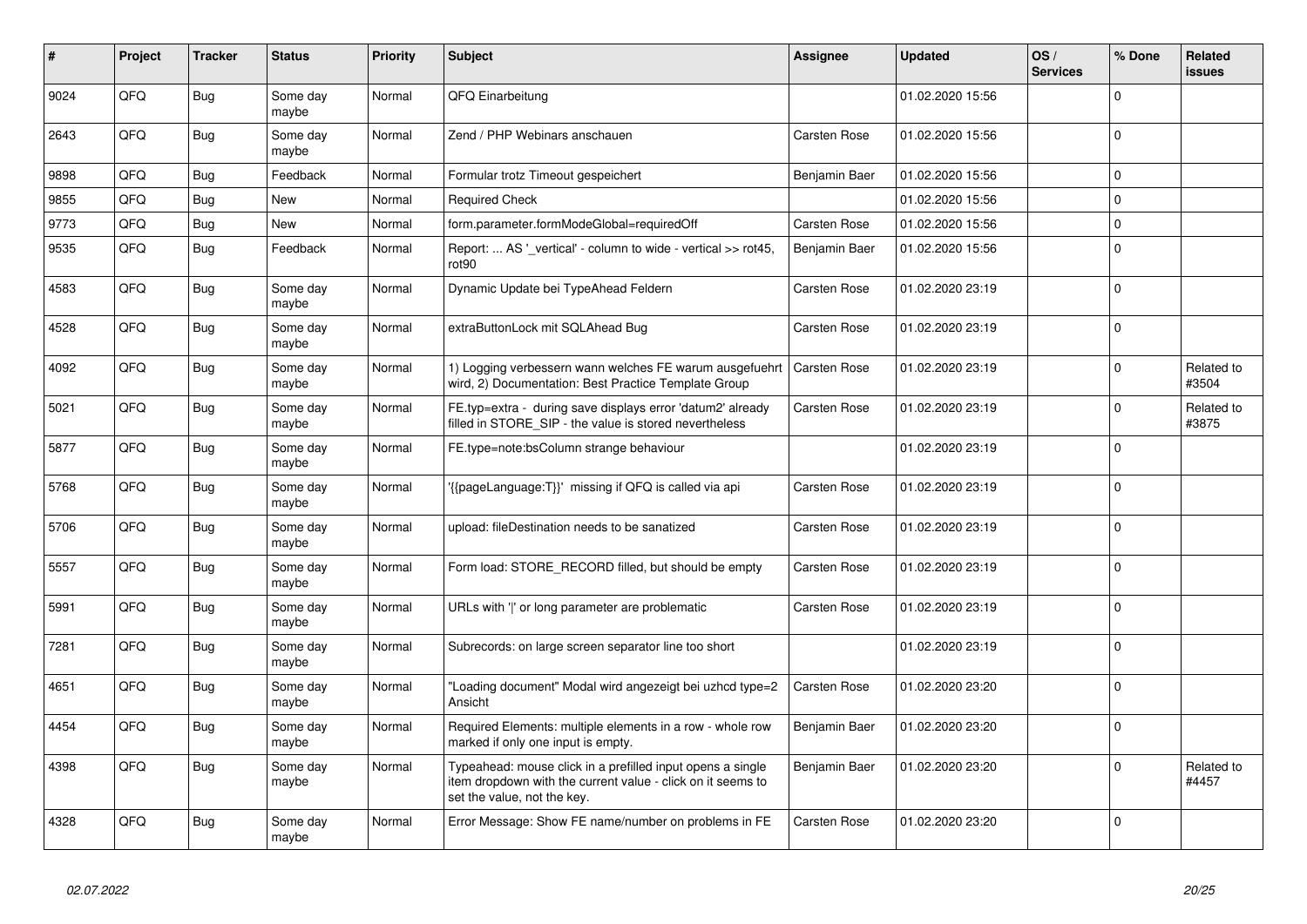| #    | Project | <b>Tracker</b> | <b>Status</b>     | <b>Priority</b> | <b>Subject</b>                                                                                                   | <b>Assignee</b>     | <b>Updated</b>   | OS/<br><b>Services</b> | % Done         | Related<br>issues                              |
|------|---------|----------------|-------------------|-----------------|------------------------------------------------------------------------------------------------------------------|---------------------|------------------|------------------------|----------------|------------------------------------------------|
| 7402 | QFQ     | <b>Bug</b>     | Some day<br>maybe | Normal          | thumbnail cache: outdated picture when permission denied<br>and permission resolved.                             |                     | 01.02.2020 23:20 |                        | $\Omega$       |                                                |
| 7101 | QFQ     | Bug            | Some day<br>maybe | Normal          | 'form' in SIP and 'report' - breaks                                                                              |                     | 01.02.2020 23:20 |                        | $\mathbf 0$    |                                                |
| 4659 | QFQ     | Bug            | Some day<br>maybe | Normal          | infoButtonExtra                                                                                                  | Carsten Rose        | 01.02.2020 23:20 |                        | $\Omega$       |                                                |
| 4549 | QFQ     | Bug            | Some day<br>maybe | Normal          | TemplateGroups: FE.type SELECT loose selected value<br>after save                                                | Carsten Rose        | 01.02.2020 23:20 |                        | 0              | Related to<br>#4548,<br>Related to<br>#4771    |
| 4546 | QFQ     | Bug            | Some day<br>maybe | Normal          | NH: SIP storage is destroyed                                                                                     |                     | 01.02.2020 23:20 |                        | $\Omega$       |                                                |
| 4771 | QFQ     | Bug            | Some day<br>maybe | Normal          | qfq: select-down-values empty after save (edit-form for<br>program administrators)                               | <b>Carsten Rose</b> | 01.02.2020 23:20 |                        | $\Omega$       | Related to<br>#4549, Has<br>duplicate<br>#4282 |
| 3547 | QFQ     | <b>Bug</b>     | <b>New</b>        | Normal          | FE of type 'note' causes writing of empty fields.                                                                | Carsten Rose        | 01.02.2020 23:21 |                        | $\Omega$       |                                                |
| 5576 | QFQ     | <b>Bug</b>     | <b>New</b>        | Normal          | Using MySQL 'DROP' requires privilege - wich is not really<br>necessary.                                         | Carsten Rose        | 01.02.2020 23:21 |                        | $\Omega$       |                                                |
| 6483 | QFQ     | Bug            | New               | Normal          | R Store funktioniert nicht bei 'Report Notation' im FE                                                           | Carsten Rose        | 01.02.2020 23:21 |                        | $\mathbf 0$    |                                                |
| 6462 | QFQ     | Bug            | <b>New</b>        | Normal          | File Upload: Nutzlose Fehlermeldung wenn Datei zu gross                                                          | Carsten Rose        | 01.02.2020 23:21 |                        | 0              | Related to<br>#6139                            |
| 6677 | QFQ     | Bug            | <b>New</b>        | Normal          | Error message FE Action Element: no/wrong FE reference<br>who cause the problem.                                 | Carsten Rose        | 01.02.2020 23:21 |                        | $\mathbf 0$    |                                                |
| 7014 | QFQ     | Bug            | New               | Normal          | Sending invalid emails succeeds when<br>debug.redirectAllMailTo is set                                           | Carsten Rose        | 01.02.2020 23:21 |                        | 0              |                                                |
| 6912 | QFQ     | Bug            | New               | Normal          | error Message Var 'deadline' already set in SIP - in Form<br>with FE.value={{deadline:R:::{{deadlinePeriod:Y}}}} | Carsten Rose        | 01.02.2020 23:21 |                        | $\Omega$       |                                                |
| 7261 | QFQ     | <b>Bug</b>     | New               | Normal          | Report pathFilename for user without path, only the filename                                                     | <b>Carsten Rose</b> | 01.02.2020 23:21 |                        | 0              |                                                |
| 7219 | QFQ     | <b>Bug</b>     | New               | Normal          | typeSheadSql / typeAheadSqlPrefetch: change to curly<br>braces                                                   | Carsten Rose        | 01.02.2020 23:21 |                        | 0              |                                                |
| 7574 | QFQ     | Bug            | <b>New</b>        | Normal          | Substitute error: form element not reported / dont parse<br>Form.note                                            | Carsten Rose        | 01.02.2020 23:21 |                        | $\mathbf 0$    |                                                |
| 7512 | QFQ     | Bug            | <b>New</b>        | Normal          | FE: inputType=number >> 'pattern' is not respected                                                               | Carsten Rose        | 01.02.2020 23:22 |                        | $\overline{0}$ |                                                |
| 7002 | QFQ     | Bug            | New               | Normal          | Dynamic Update: row does not disappear / appear                                                                  | Carsten Rose        | 01.02.2020 23:22 |                        | $\mathbf 0$    |                                                |
| 7795 | QFQ     | <b>Bug</b>     | New               | Normal          | Readonly Form: Typeahead-Felder                                                                                  | Carsten Rose        | 01.02.2020 23:22 |                        | 0              | Related to<br>#10640                           |
| 7685 | QFQ     | <b>Bug</b>     | New               | Normal          | Open FormElement from QFQ error message and save<br>modified record: error about missing {{formId:F}}            | <b>Carsten Rose</b> | 01.02.2020 23:22 |                        | 0              |                                                |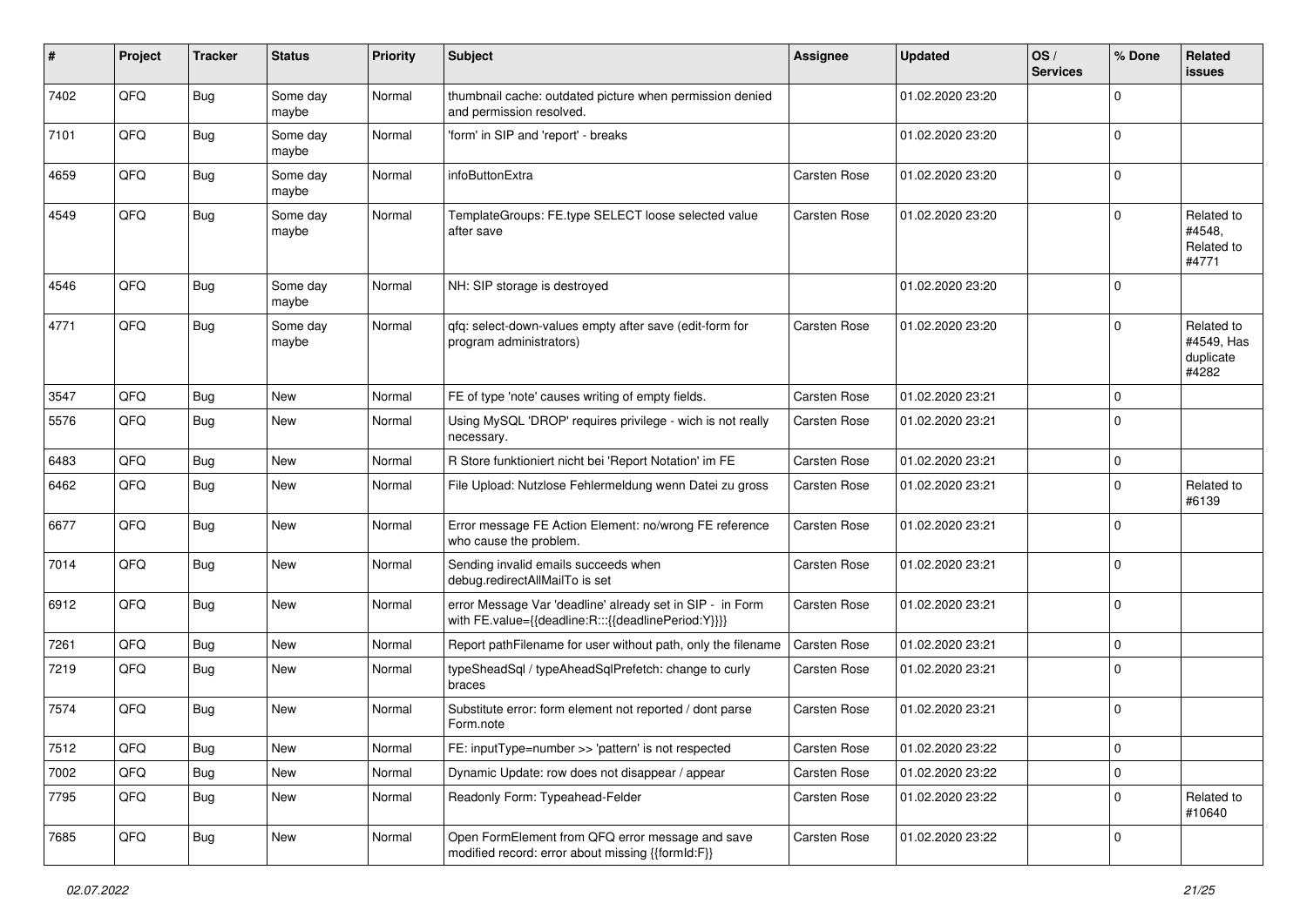| #     | Project | <b>Tracker</b> | <b>Status</b> | <b>Priority</b> | Subject                                                                             | <b>Assignee</b>     | <b>Updated</b>   | OS/<br><b>Services</b> | % Done         | Related<br>issues                                                    |
|-------|---------|----------------|---------------|-----------------|-------------------------------------------------------------------------------------|---------------------|------------------|------------------------|----------------|----------------------------------------------------------------------|
| 7547  | QFQ     | Bug            | <b>New</b>    | Normal          | Error Message in afterSave: wrong parameter column<br>reported                      | Carsten Rose        | 01.02.2020 23:22 |                        | $\mathbf 0$    |                                                                      |
| 7524  | QFQ     | Bug            | New           | Normal          | QFQ throws a 'General Error' if 'fileadmin/protected/log/' is<br>not writeable      | <b>Carsten Rose</b> | 01.02.2020 23:22 |                        | $\mathbf 0$    |                                                                      |
| 7513  | QFQ     | <b>Bug</b>     | <b>New</b>    | Normal          | Radios not correct aligned                                                          | <b>Carsten Rose</b> | 01.02.2020 23:22 |                        | 0              |                                                                      |
| 8049  | QFQ     | Bug            | New           | Normal          | FE.type=note, column 'value': text moves some pixel to top<br>after save            | Carsten Rose        | 01.02.2020 23:22 |                        | $\mathbf 0$    |                                                                      |
| 9127  | QFQ     | <b>Bug</b>     | New           | Normal          | Error Message: change 'roll over' color - text not readable                         | Carsten Rose        | 01.02.2020 23:22 |                        | $\mathbf 0$    |                                                                      |
| 9317  | QFQ     | <b>Bug</b>     | <b>New</b>    | Normal          | FE.type=note: with dynamic show/hidden an empty label<br>causes trouble             | Carsten Rose        | 01.02.2020 23:22 |                        | $\mathbf 0$    |                                                                      |
| 9177  | QFQ     | Bug            | <b>New</b>    | Normal          | Bug? QFQ tries to save an action FE, which has real<br>existing column name         | <b>Carsten Rose</b> | 01.02.2020 23:22 |                        | $\mathbf 0$    |                                                                      |
| 9533  | QFQ     | Bug            | New           | Normal          | FE.type=upload: Check in 'beforeSave' if upload is given                            | Carsten Rose        | 01.02.2020 23:22 |                        | $\mathbf 0$    | Related to<br>#11523                                                 |
| 9783  | QFQ     | <b>Bug</b>     | New           | Normal          | Email with special characters                                                       | Carsten Rose        | 01.02.2020 23:22 |                        | 0              |                                                                      |
| 10324 | QFQ     | <b>Bug</b>     | <b>New</b>    | Normal          | Excel Export mit Template funktioniert nur, wenn Template<br>vor uid kommt          |                     | 30.03.2020 11:20 |                        | $\mathbf 0$    | Related to<br>#10257                                                 |
| 10082 | QFQ     | Bug            | <b>New</b>    | Normal          | FE.type=SELECT - 'sanatize' Class                                                   | <b>Carsten Rose</b> | 07.05.2020 09:36 |                        | $\mathbf 0$    | Related to<br>#10081                                                 |
| 10322 | QFQ     | Bug            | <b>New</b>    | Normal          | FormElement / Radio: missing column 'enum' >> FE not<br>reported                    | Carsten Rose        | 07.05.2020 09:37 |                        | $\mathbf 0$    |                                                                      |
| 5559  | QFQ     | <b>Bug</b>     | <b>New</b>    | Normal          | FE.type = Upload: 'accept' might contain variables                                  | <b>Carsten Rose</b> | 11.05.2020 21:23 |                        | $\mathbf 0$    |                                                                      |
| 10658 | QFQ     | <b>Bug</b>     | New           | Normal          | processReadOnly broken                                                              | Carsten Rose        | 27.05.2020 17:55 |                        | $\mathbf 0$    |                                                                      |
| 10890 | QFQ     | <b>Bug</b>     | New           | Normal          | AutoCron hangs                                                                      |                     | 20.07.2020 13:56 |                        | $\mathbf 0$    |                                                                      |
| 11195 | QFQ     | Bug            | New           | Low             | Dynamic Update: Note not updated if new text is empty<br>(v20.4)                    |                     | 25.09.2020 11:14 |                        | $\mathbf 0$    |                                                                      |
| 11239 | QFQ     | Bug            | New           | Normal          | Radiobutton (plain): horizontales Rendern abhängig vom<br>Datentyp in der Datenbank | Carsten Rose        | 30.09.2020 18:37 |                        | $\mathbf 0$    |                                                                      |
| 10937 | QFQ     | Bug            | New           | Normal          | Fehler mit abhängigen Select- Feldern beim Positionieren                            | Carsten Rose        | 12.11.2020 23:45 |                        | 0              |                                                                      |
| 10759 | QFQ     | <b>Bug</b>     | New           | Normal          | emptyMeansNull - Feld falsch aktualisiert                                           |                     | 12.11.2020 23:45 |                        | $\mathbf 0$    |                                                                      |
| 10704 | QFQ     | Bug            | New           | Normal          | wkhtml problem rendering fullCalendar.js / fabric.js >><br>successor: puppeteer     | Carsten Rose        | 12.11.2020 23:45 |                        | $\mathbf 0$    | Related to<br>#5024,<br>Related to<br>#4650,<br>Related to<br>#10715 |
| 10588 | QFQ     | Bug            | New           | Normal          | typeahed Tag: Doku anpassen                                                         | Carsten Rose        | 12.11.2020 23:45 |                        | $\mathbf 0$    |                                                                      |
| 11522 | QFG     | Bug            | New           | Normal          | Aus/Einblenden von Reitern                                                          |                     | 13.11.2020 14:58 |                        | $\overline{0}$ |                                                                      |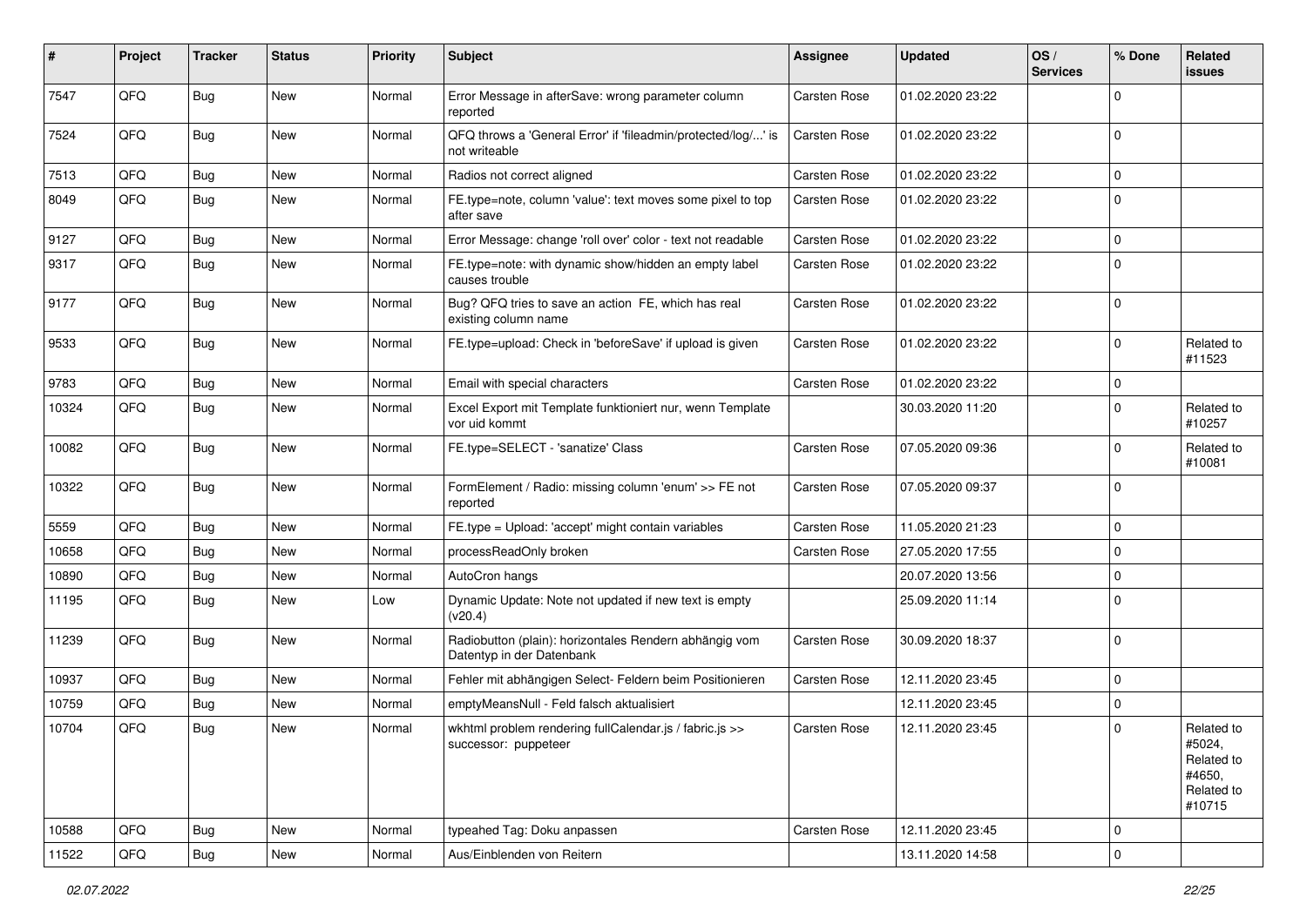| #     | <b>Project</b> | <b>Tracker</b> | <b>Status</b>     | <b>Priority</b> | <b>Subject</b>                                                                     | Assignee            | <b>Updated</b>   | OS/<br><b>Services</b> | % Done      | Related<br><b>issues</b>                     |
|-------|----------------|----------------|-------------------|-----------------|------------------------------------------------------------------------------------|---------------------|------------------|------------------------|-------------|----------------------------------------------|
| 11695 | QFQ            | <b>Bug</b>     | <b>New</b>        | Normal          | MultiForm required FE Error                                                        | <b>Carsten Rose</b> | 04.12.2020 13:34 |                        | $\Omega$    |                                              |
| 11715 | QFQ            | Bug            | <b>New</b>        | Normal          | acceptZeroAsRequired and requiredOffButMark do not<br>coincide                     |                     | 08.12.2020 12:13 |                        | $\Omega$    |                                              |
| 11752 | QFQ            | Bug            | <b>New</b>        | Normal          | checkbox renders multiple input elements with same name                            | <b>Carsten Rose</b> | 17.12.2020 14:58 |                        | $\Omega$    | Related to<br>#11750                         |
| 9126  | QFQ            | Bug            | Some day<br>maybe | Normal          | hidden Form elements are present in page source                                    |                     | 02.01.2021 18:41 |                        | $\Omega$    |                                              |
| 9281  | QFQ            | Bug            | Some day<br>maybe | Normal          | Allow STRICT TRANS TABLES                                                          | Carsten Rose        | 02.01.2021 18:43 |                        | $\Omega$    |                                              |
| 9958  | QFQ            | Bug            | Priorize          | Normal          | Broken subrecord query: no error message                                           | <b>Carsten Rose</b> | 05.02.2021 15:15 |                        | $\Omega$    |                                              |
| 12040 | QFQ            | Bug            | <b>New</b>        | Normal          | FE Mode 'hidden' für zwei FEs auf einer Zeile                                      | Carsten Rose        | 18.02.2021 10:13 |                        | 0           |                                              |
| 12045 | QFQ            | Bug            | <b>New</b>        | Normal          | templateGroup afterSave FE: Aufruf ohne<br>sglHonorFormElements funktioniert nicht | <b>Carsten Rose</b> | 18.02.2021 16:33 |                        | $\Omega$    |                                              |
| 12133 | QFQ            | Bug            | <b>New</b>        | Normal          | NPM, phpSpreadSheet aktualisieren                                                  | <b>Carsten Rose</b> | 15.03.2021 09:04 |                        | 0           |                                              |
| 12187 | QFQ            | <b>Bug</b>     | <b>New</b>        | Normal          | Trigger FormAsFile() via Report: probably problem with multi<br>DB setup           | <b>Carsten Rose</b> | 20.03.2021 21:20 |                        | $\mathbf 0$ |                                              |
| 11347 | QFQ            | Bug            | Feedback          | Normal          | If Bedingungen funktionieren nicht korrekt                                         | Christoph Fuchs     | 21.03.2021 20:37 |                        | $\Omega$    |                                              |
| 11668 | QFQ            | Bug            | <b>New</b>        | Normal          | Play function.sql - problem with mysql                                             | Carsten Rose        | 03.05.2021 20:48 |                        | $\Omega$    |                                              |
| 11667 | QFQ            | Bug            | <b>New</b>        | Normal          | MySQL mariadb-server-10.3: Incorrect datetime value                                | Carsten Rose        | 03.05.2021 20:48 |                        | $\Omega$    |                                              |
| 10766 | QFQ            | <b>Bug</b>     | <b>New</b>        | High            | Radiobutton / parameter.buttonClass=btn-default: dynamic<br>update                 |                     | 03.05.2021 21:12 |                        | $\Omega$    | Related to<br>#11237                         |
| 10640 | QFQ            | Bug            | New               | High            | TypeAhead Tag: FE editierbar trotz readOnly                                        | <b>Carsten Rose</b> | 03.05.2021 21:12 |                        | $\Omega$    | Related to<br>#7795                          |
| 10508 | QFQ            | Bug            | <b>New</b>        | High            | Multi Form broken on Multi DB Instance                                             | Carsten Rose        | 03.05.2021 21:12 |                        | $\Omega$    |                                              |
| 10506 | QFQ            | Bug            | <b>New</b>        | High            | Template Group broken on MultiDB instance                                          | <b>Carsten Rose</b> | 03.05.2021 21:12 |                        | $\Omega$    | Related to<br>#10505                         |
| 10081 | QFQ            | Bug            | <b>New</b>        | High            | Stale record lock after 'forbidden' character                                      | Carsten Rose        | 03.05.2021 21:12 |                        | $\Omega$    | Related to<br>#10082,<br>Related to<br>#9789 |
| 12468 | QFQ            | Bug            | <b>New</b>        | Urgent          | Form: update Form.title after save                                                 | Carsten Rose        | 03.05.2021 21:12 |                        | 0           |                                              |
| 11237 | QFQ            | Bug            | <b>New</b>        | High            | Radiobutton / parameter.buttonClass= btn-default - kein dirty<br>Trigger           | Benjamin Baer       | 03.05.2021 21:12 |                        | $\Omega$    | Related to<br>#10766                         |
| 11057 | QFQ            | Bug            | <b>New</b>        | High            | Checkboxes ohne span.checkmark im Report werden<br>ausgeblendet                    | Benjamin Baer       | 03.05.2021 21:12 |                        | $\Omega$    | Related to<br>#11039                         |
| 3570  | QFQ            | Bug            | Some day<br>maybe | High            | Formular mit prmitnew permitEdit=Always wird nicht<br>aufgerufen (ist leer)        | Carsten Rose        | 03.05.2021 21:14 |                        | $\Omega$    |                                              |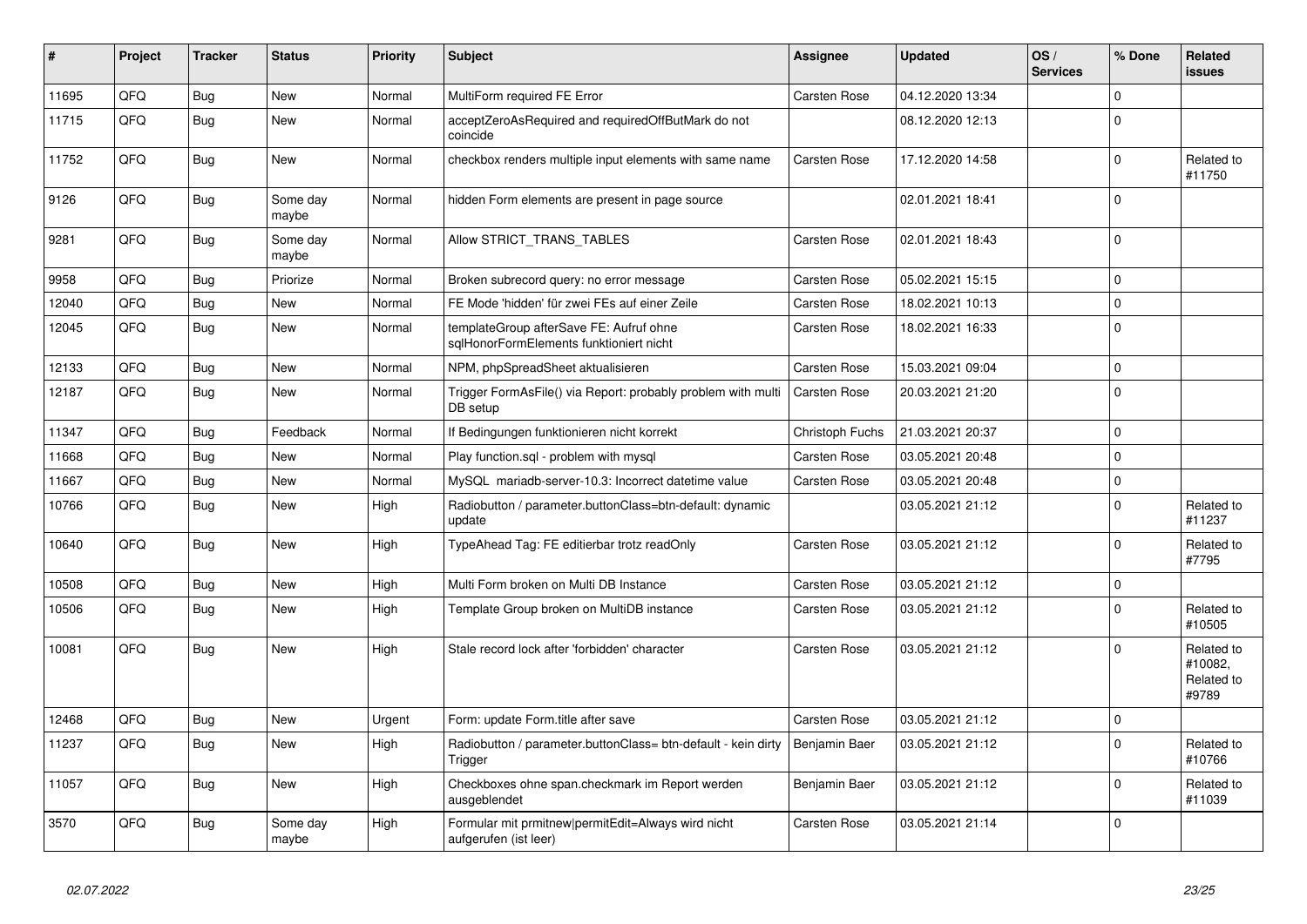| #     | Project | <b>Tracker</b> | <b>Status</b>     | <b>Priority</b> | <b>Subject</b>                                                                                         | <b>Assignee</b>     | <b>Updated</b>   | OS/<br><b>Services</b> | % Done         | Related<br><b>issues</b>                     |
|-------|---------|----------------|-------------------|-----------------|--------------------------------------------------------------------------------------------------------|---------------------|------------------|------------------------|----------------|----------------------------------------------|
| 3109  | QFQ     | <b>Bug</b>     | Some day<br>maybe | High            | RealUrl: Links werden nicht korrekt gerendert                                                          | <b>Carsten Rose</b> | 03.05.2021 21:14 |                        | $\Omega$       |                                              |
| 3061  | QFQ     | Bug            | Some day<br>maybe | High            | winstitute: mysql connection durcheinander - nmhp17<br>(ag7)/QFQ arbeitet mit DB/Tabellen von biostat. | <b>Carsten Rose</b> | 03.05.2021 21:14 |                        | $\Omega$       |                                              |
| 7650  | QFQ     | <b>Bug</b>     | <b>New</b>        | High            | Optional do not show 'required' sign on FormElement                                                    | <b>Carsten Rose</b> | 03.05.2021 21:14 |                        | $\mathbf 0$    |                                              |
| 5459  | QFQ     | Bug            | New               | High            | Multi DB: spread system tables between 'QFQ' and<br>'Data'-DB                                          | <b>Carsten Rose</b> | 03.05.2021 21:14 |                        | $\overline{0}$ | Related to<br>#4720                          |
| 5221  | QFQ     | <b>Bug</b>     | <b>New</b>        | High            | Download Dialog: Bleibt stehen in FF wenn Datei<br>automatisch gespeichert wird.                       | <b>Carsten Rose</b> | 03.05.2021 21:14 |                        | $\Omega$       |                                              |
| 4279  | QFQ     | Bug            | Some day<br>maybe | High            | config.linkVars lost                                                                                   | <b>Carsten Rose</b> | 03.05.2021 21:14 |                        | $\overline{0}$ |                                              |
| 8668  | QFQ     | <b>Bug</b>     | New               | High            | Pill disabled: dyamic mode 'hidden' not respected - FE is still<br>required                            | <b>Carsten Rose</b> | 03.05.2021 21:14 |                        | $\overline{0}$ |                                              |
| 8431  | QFQ     | <b>Bug</b>     | <b>New</b>        | High            | autocron.php with wrong path                                                                           | <b>Carsten Rose</b> | 03.05.2021 21:14 |                        | $\mathbf 0$    |                                              |
| 8083  | QFQ     | Bug            | <b>New</b>        | High            | FormEditor: primary table list does not respect<br>'indexDb={{indexData:Y}}'                           | <b>Carsten Rose</b> | 03.05.2021 21:14 |                        | $\Omega$       | Has<br>duplicate<br>#6678                    |
| 7899  | QFQ     | Bug            | <b>New</b>        | High            | Fe.type=password / retype / required: always complain about<br>missing value                           | <b>Carsten Rose</b> | 03.05.2021 21:14 |                        | $\Omega$       |                                              |
| 9534  | QFQ     | Bug            | Priorize          | Urgent          | FE.type=upload: 'Unknown Mode: ID"                                                                     | <b>Carsten Rose</b> | 03.05.2021 21:14 |                        | $\overline{0}$ | Related to<br>#9532                          |
| 9173  | QFQ     | Bug            | Priorize          | Urgent          | Stale Record Lock: Firefox                                                                             | <b>Carsten Rose</b> | 03.05.2021 21:14 |                        | $\Omega$       | Related to<br>#9789                          |
| 9531  | QFQ     | Bug            | <b>New</b>        | High            | FE File: Dynamic Update / modeSql / required detected even<br>it not set                               | <b>Carsten Rose</b> | 11.06.2021 20:32 |                        | $\mathbf 0$    | Related to<br>#12398                         |
| 7890  | QFQ     | <b>Bug</b>     | <b>New</b>        | Normal          | FormElement 'required': extraButtonInfo not aligned                                                    | <b>Carsten Rose</b> | 11.06.2021 21:17 |                        | $\mathbf 0$    | Related to<br>#11517                         |
| 9347  | QFQ     | Bug            | New               | High            | FE.type=upload with dynamic show/hidden: required not<br>detected                                      | <b>Carsten Rose</b> | 12.06.2021 10:40 |                        | $\Omega$       | Related to<br>#5305,<br>Related to<br>#12398 |
| 9121  | QFQ     | <b>Bug</b>     | Priorize          | High            | sip links have r and __dbIndexData set                                                                 | Carsten Rose        | 12.06.2021 10:41 |                        | $\mathbf 0$    |                                              |
| 5305  | QFQ     | Bug            | New               | Normal          | Upload FormElement: nicht disabled by readonly Form                                                    | <b>Carsten Rose</b> | 16.06.2021 13:43 |                        | $\Omega$       | Related to<br>#9347,<br>Related to<br>#9834  |
| 9669  | QFQ     | Bug            | Some day<br>maybe | Normal          | Checkbox / Template Group: radio/checkbox visible broken<br>after 'add'                                | <b>Carsten Rose</b> | 16.06.2021 13:47 |                        | $\overline{0}$ | Related to<br>#8091                          |
| 10661 | QFQ     | <b>Bug</b>     | In Progress       | Normal          | Typo3 Warnungen                                                                                        | Carsten Rose        | 07.09.2021 13:23 |                        | $\Omega$       | Related to<br>#12440                         |